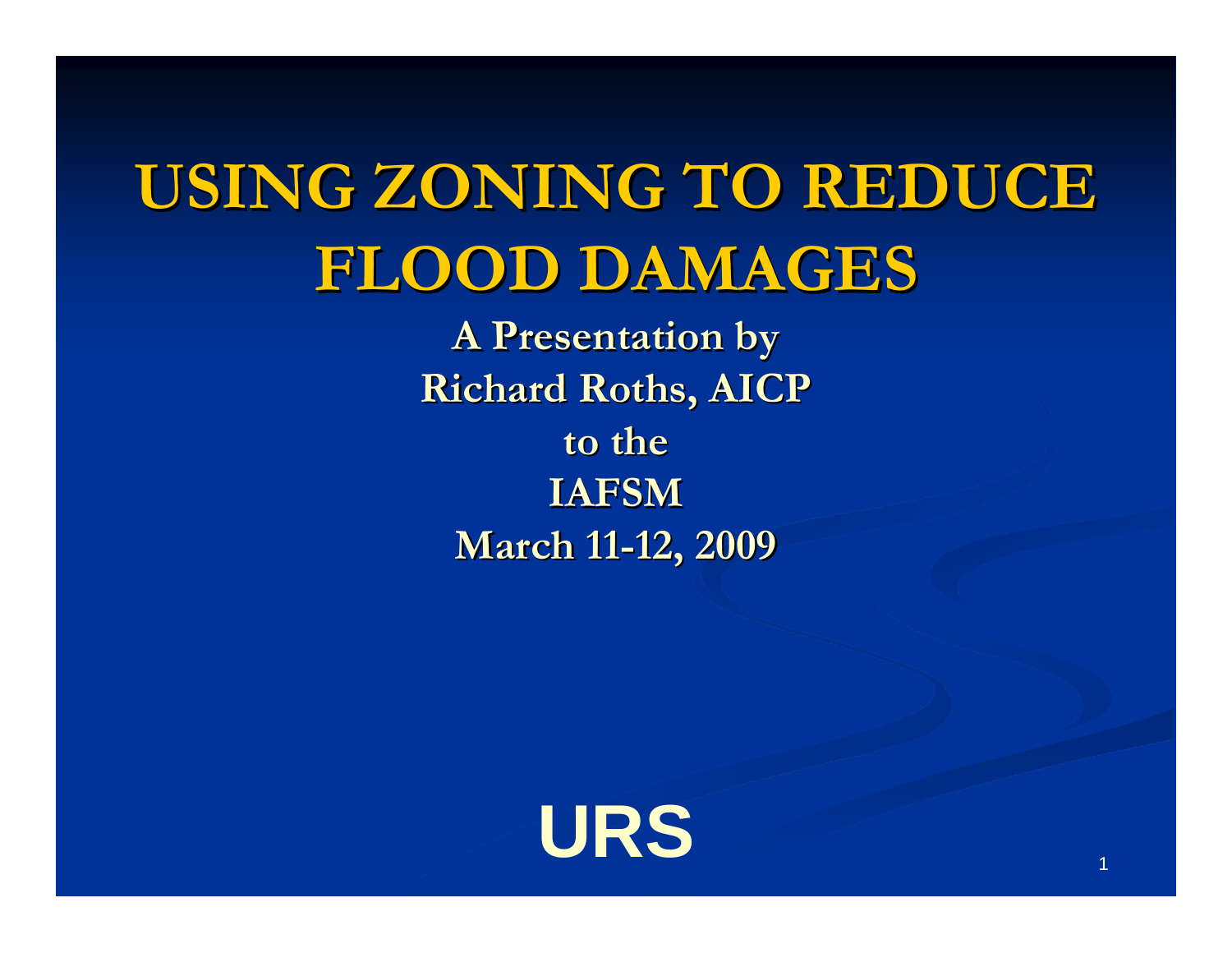#### **Euclid V. Ambler Realty Euclid V. Ambler Realty November 22, 1926 November 22, 1926**

**Since Justice Sutherland delivered the Supreme Court's decision it has been widely accepted that one test of a jurisdiction accepted that one test of a jurisdiction's**  zoning power is whether it protects the public health, safety, morals and general welfare of a community. This gives communities the power to take actions to **reduce damages. reduce damages.**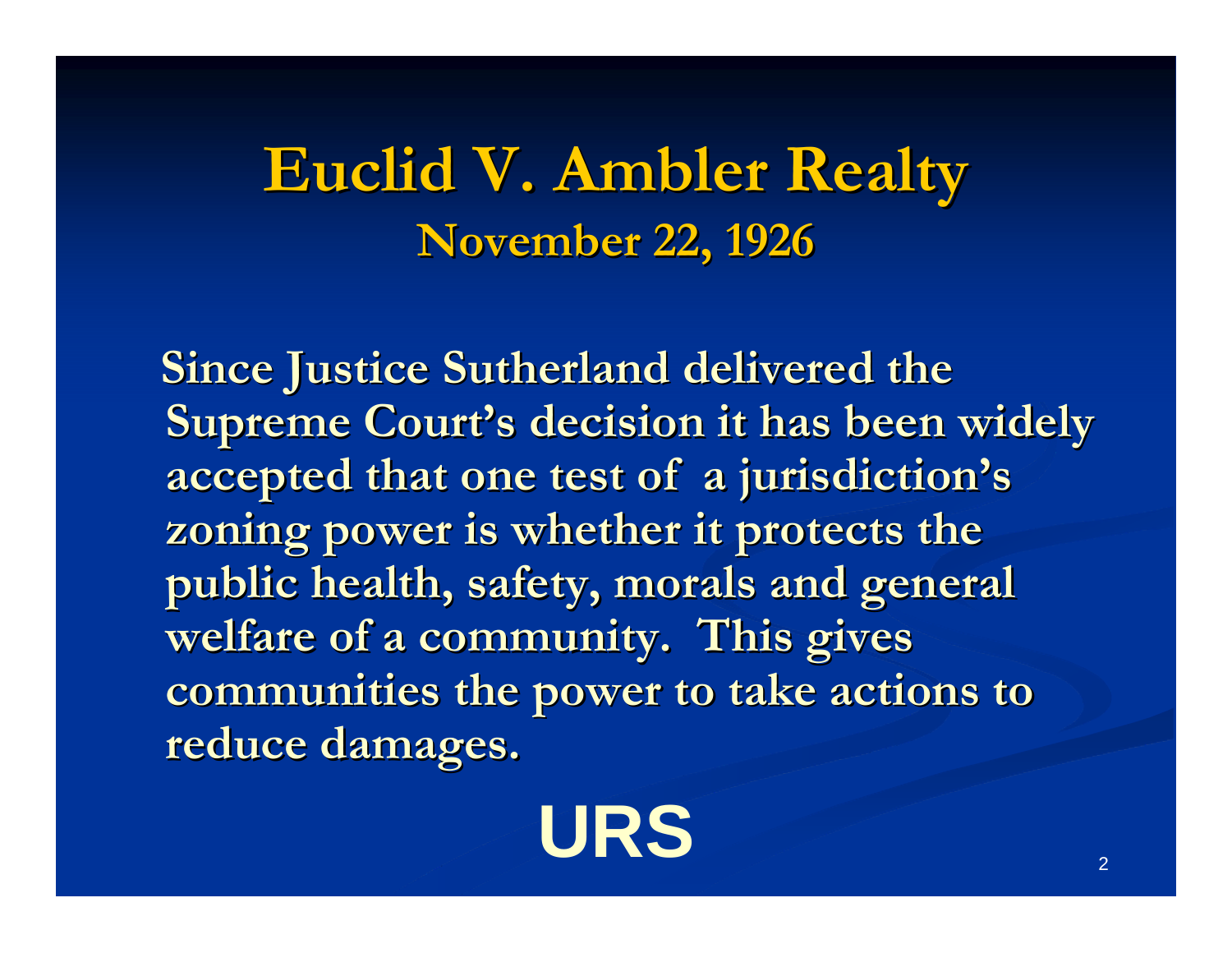# **Flood Damages Have Continued Flood Damages Have Continued To Rise Despite To Rise Despite**

Congress passing and the President signing:  $\blacksquare$  National Flood Insurance Act of 1968 **Flood Disaster Protection Act of 1993 Disaster Mitigation Act of 2000** 

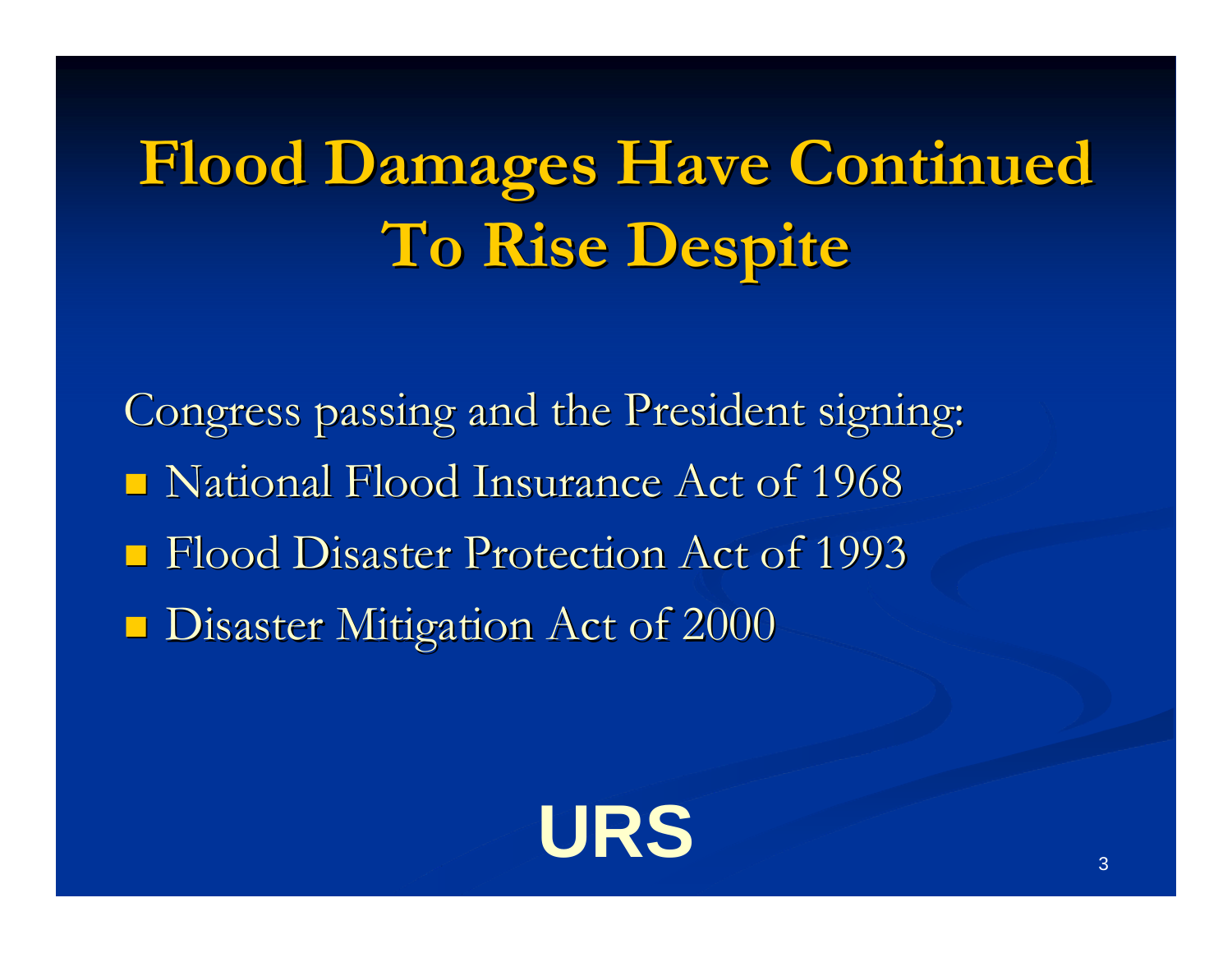#### **What's Next? s Next?**

- **Raising insurance rates for high risk homes to** discourage development and cover costs Being Done
- **Requiring flood insurance coverage in more** areas of the country to subsidize high risk areas
- **Producing better maps Being Done**
- $\blacksquare$  Enforcing tougher building codes and land-use laws meeting requirements set by the Federal government government

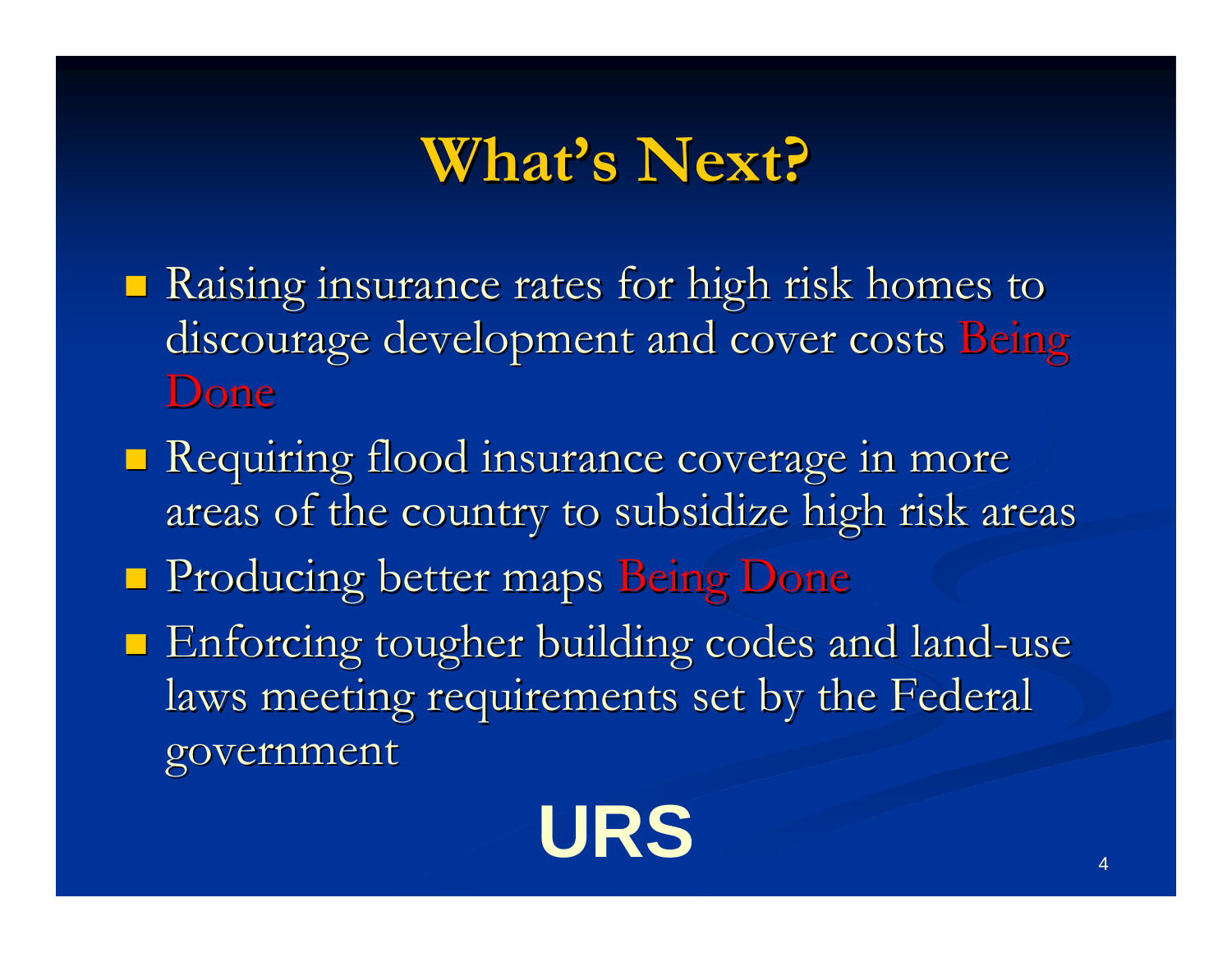**By Linking Your Communities By Linking Your Communities**  Floodplain Ordinance with Your **Zoning Ordinance, You Can Make Your Floodplain Ordinance More Your Floodplain Ordinance More Versatile. Versatile.**

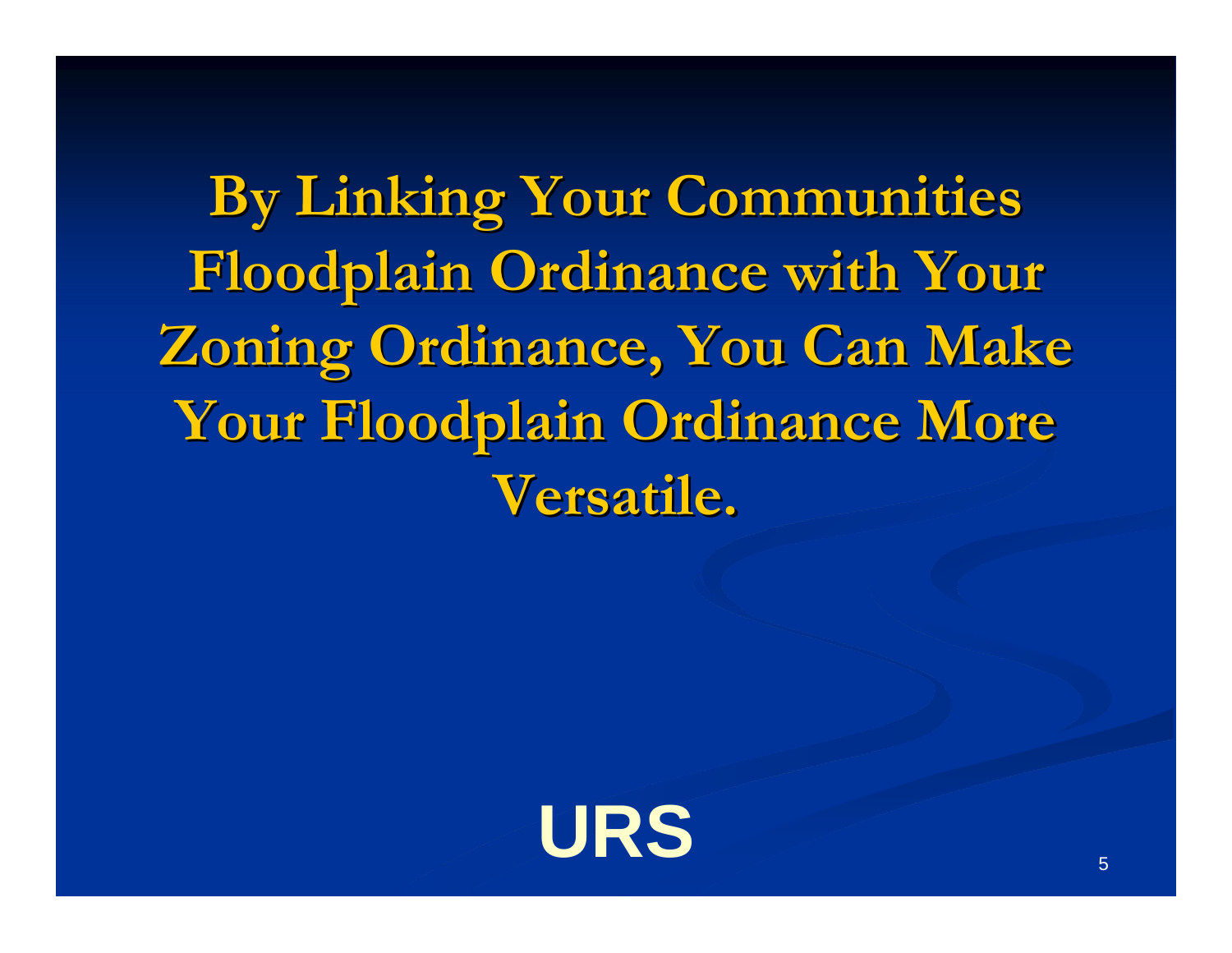**You already have the People and You already have the People and Tools to Help Reduce Damages Tools to Help Reduce Damages** Local Planners, Corporate Attorneys, Zoning Officers **Comprehensive Plans & Hazard Mitigation Plans Zoning Ordinances**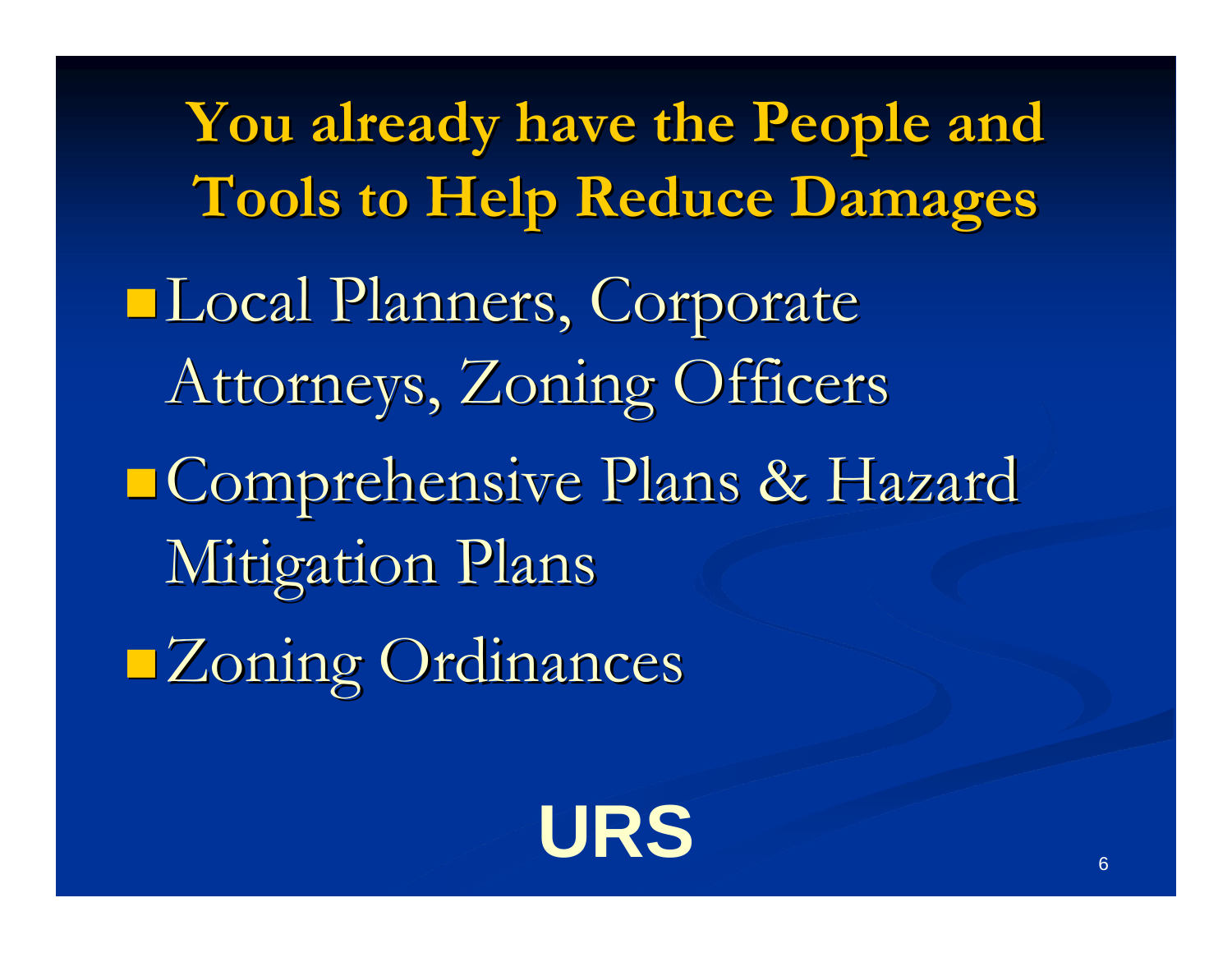**Comprehensive Plans Comprehensive Plans and Hazard and Hazard Mitigation Plans Mitigation Plans**

 Most Comprehensive Plans include, at least: Most Comprehensive Plans include, at least: Land-use sections **Environmental Sections** Open space or recreation sections  $\blacksquare$  Housing sections  $\blacksquare$ Transportation sections

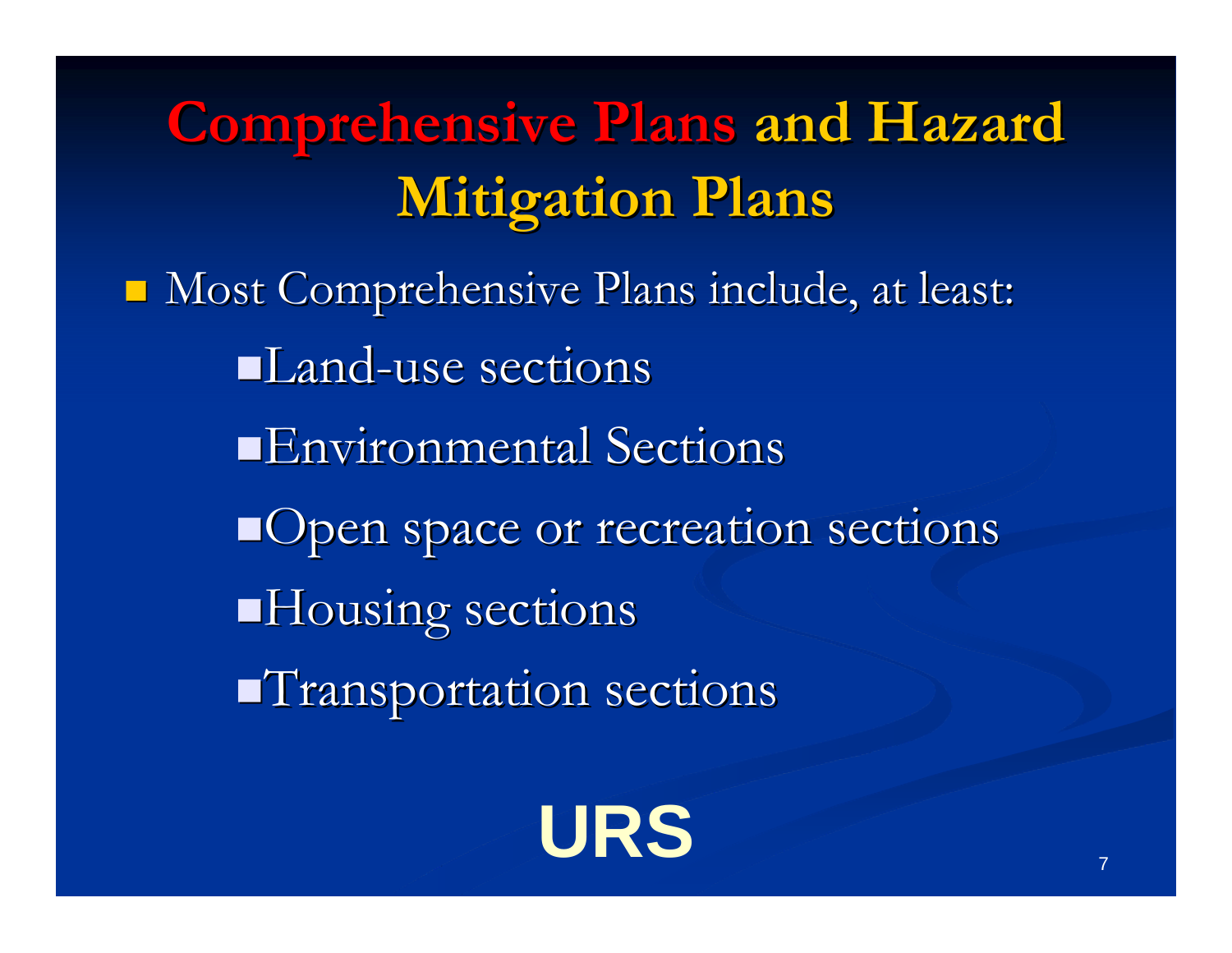**Comprehensive Plans and Hazard Mitigation Plans Hazard Mitigation Plans**

- $\blacksquare$  Identify the hazards affecting your community  $\blacksquare$  Complete a risk assessment
- $\blacksquare$  Identify possible mitigation actions to reduce hazards
- $\blacksquare$  Implement the hazard mitigation plan as part of your comprehensive or land-use plan to ensure that new development does create vulnerability

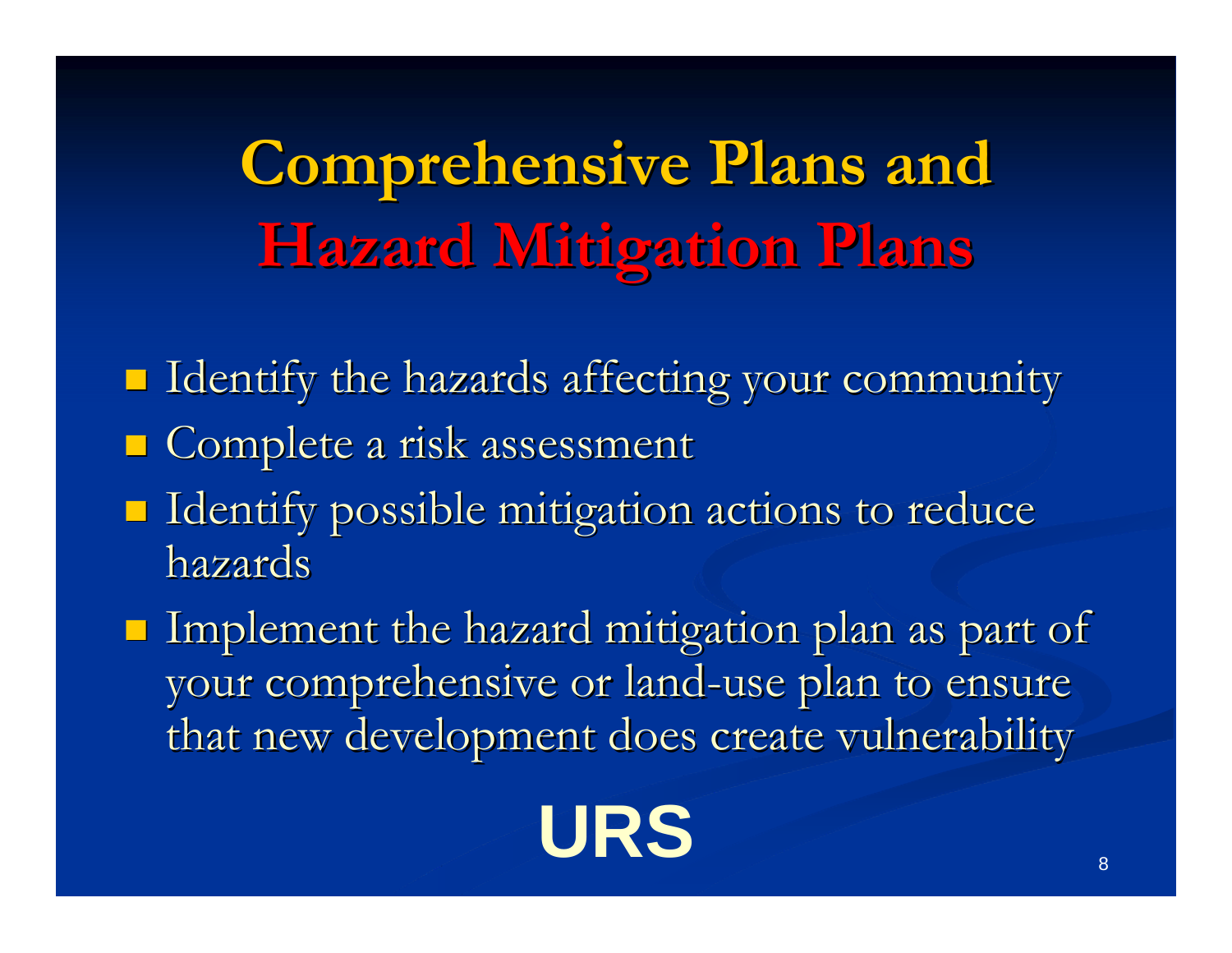# **How Does Zoning Fit into the Picture? Picture?**

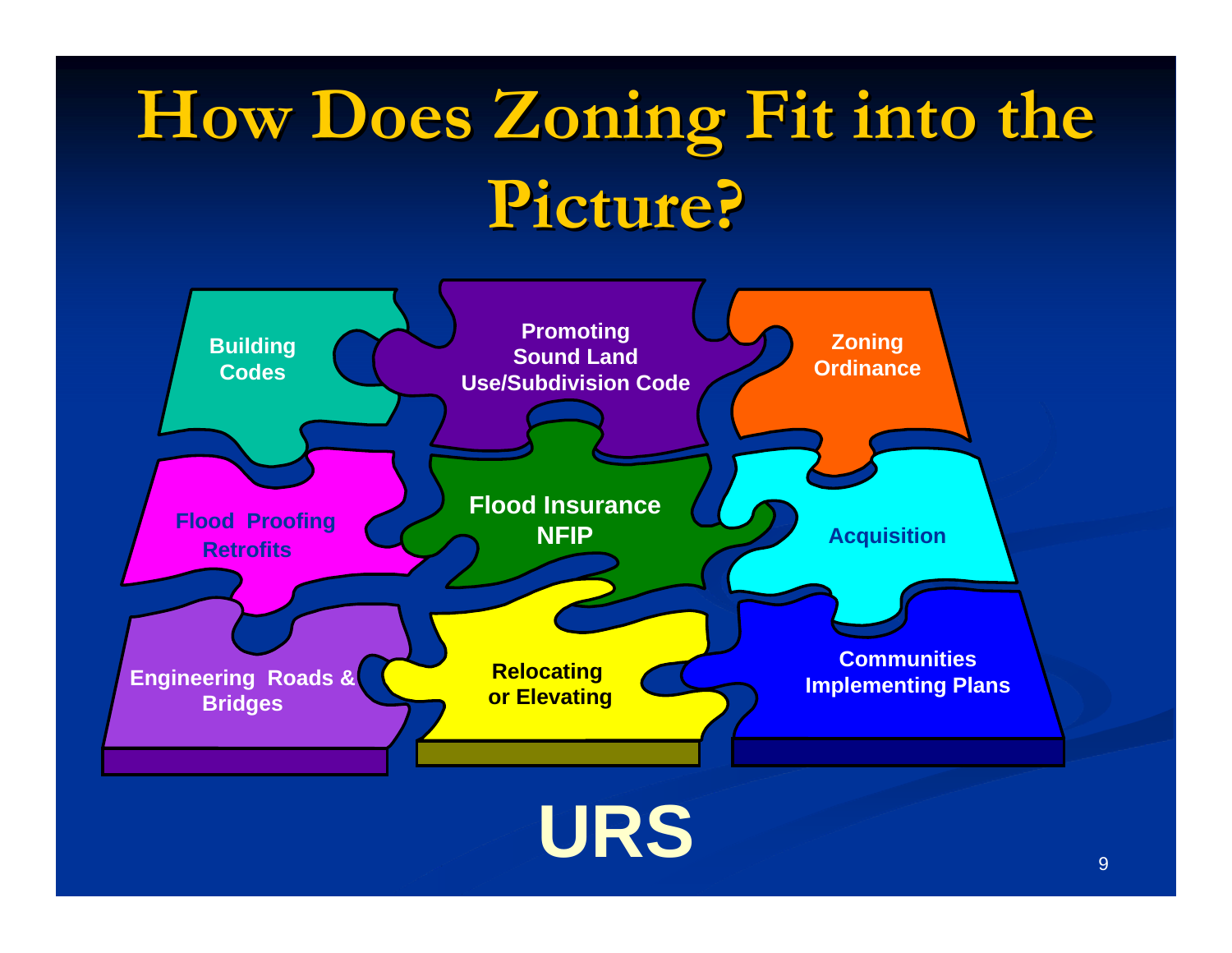#### **Zoning Regulations Zoning Regulations**

Most communities adopt the State Model Floodplain Ordinance. Only a small portion adopt regulations over and above the State standards.

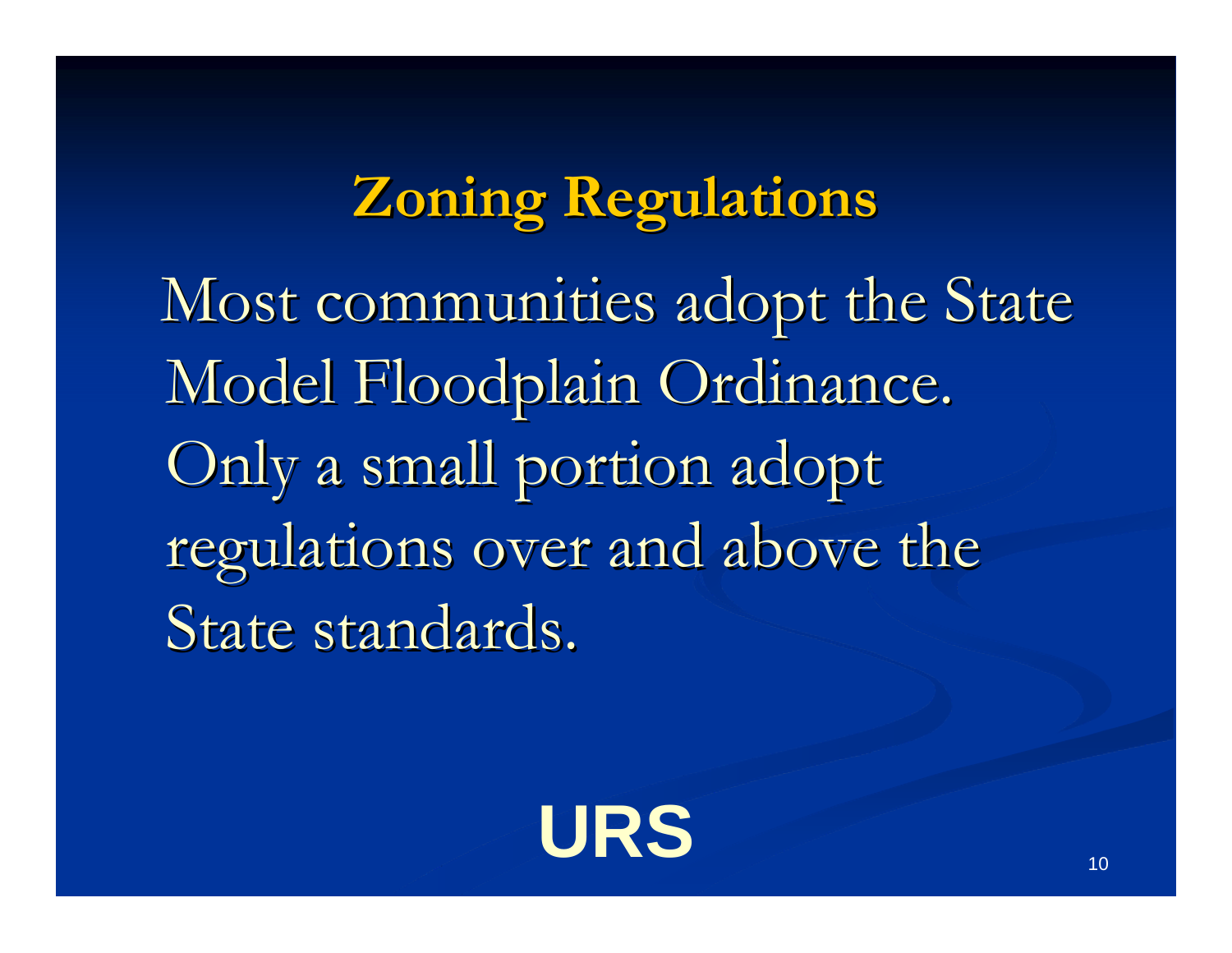## **Zoning Regulations Zoning Regulations**

Include a hazard identification and risk assessment in the comprehensive plan to provide scientific data to support requiring modification of floodplain proposals or rejecting development proposals.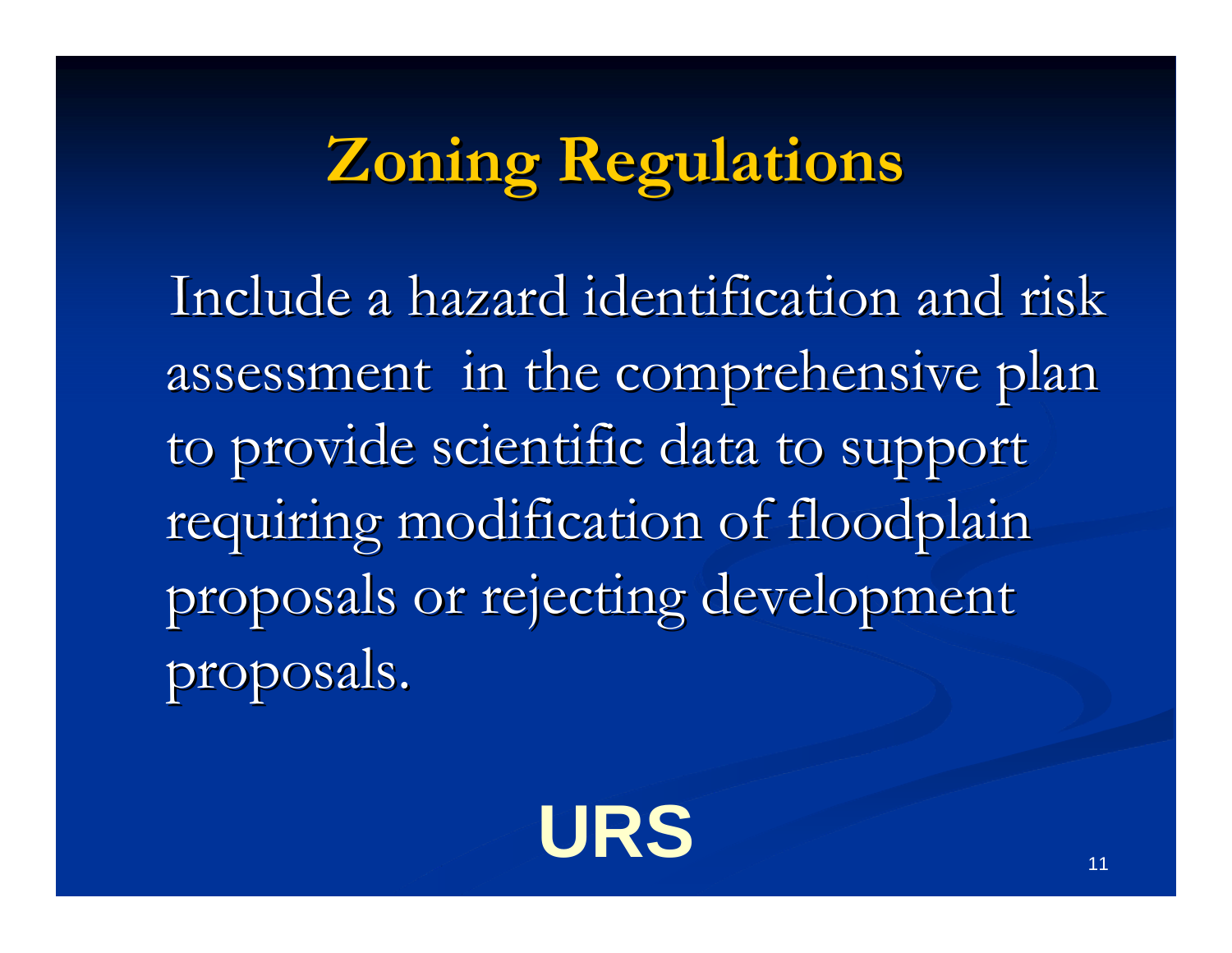# **Zoning Regulations Zoning Regulations**

Possible actions to create more restrictive ordinances:

- $\checkmark$  Include the floodplain regulations as an overlay of the zoning ordinance.
- $\checkmark$  Add Freeboard(s) to the ordinance.
- $\checkmark$  Restrict the amount of rise that that development can cause.
- $\checkmark$  Require stream setbacks.
- $\checkmark$  Limit floodway uses.
- $\checkmark$  Include incentives.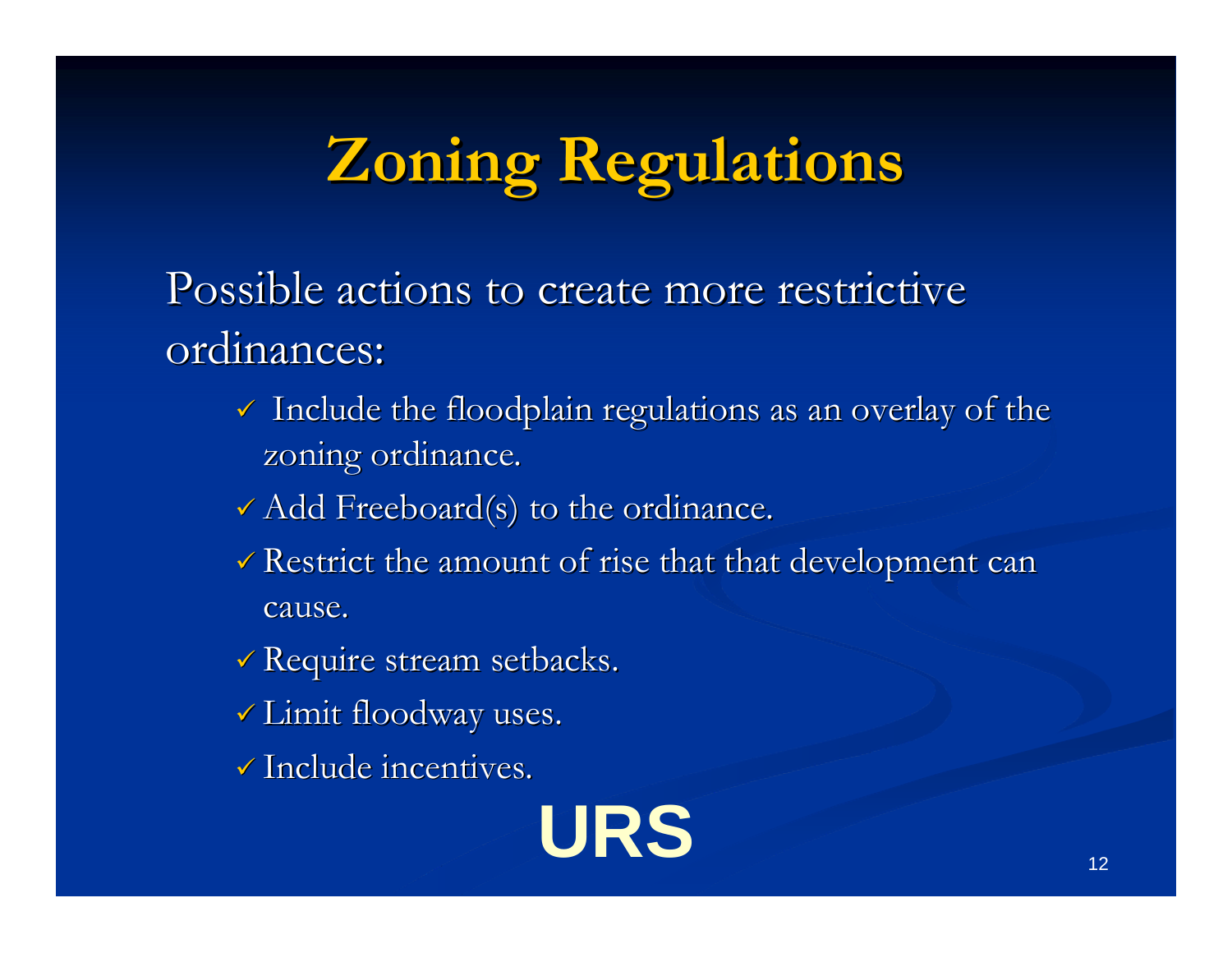**Floodplain Regulations as an Floodplain Regulations as an Overlay of Zoning Ordinance Overlay of Zoning Ordinance**

- **Limits uses allowed in at risk areas.**
- Limits densities in at risk areas. Limits densities in at risk areas.
- **Allows you to require set backs**
- If mixed with zoning tools such as planned unit If mixed with zoning tools such as planned unit developments, can help to design development to reduce risk.

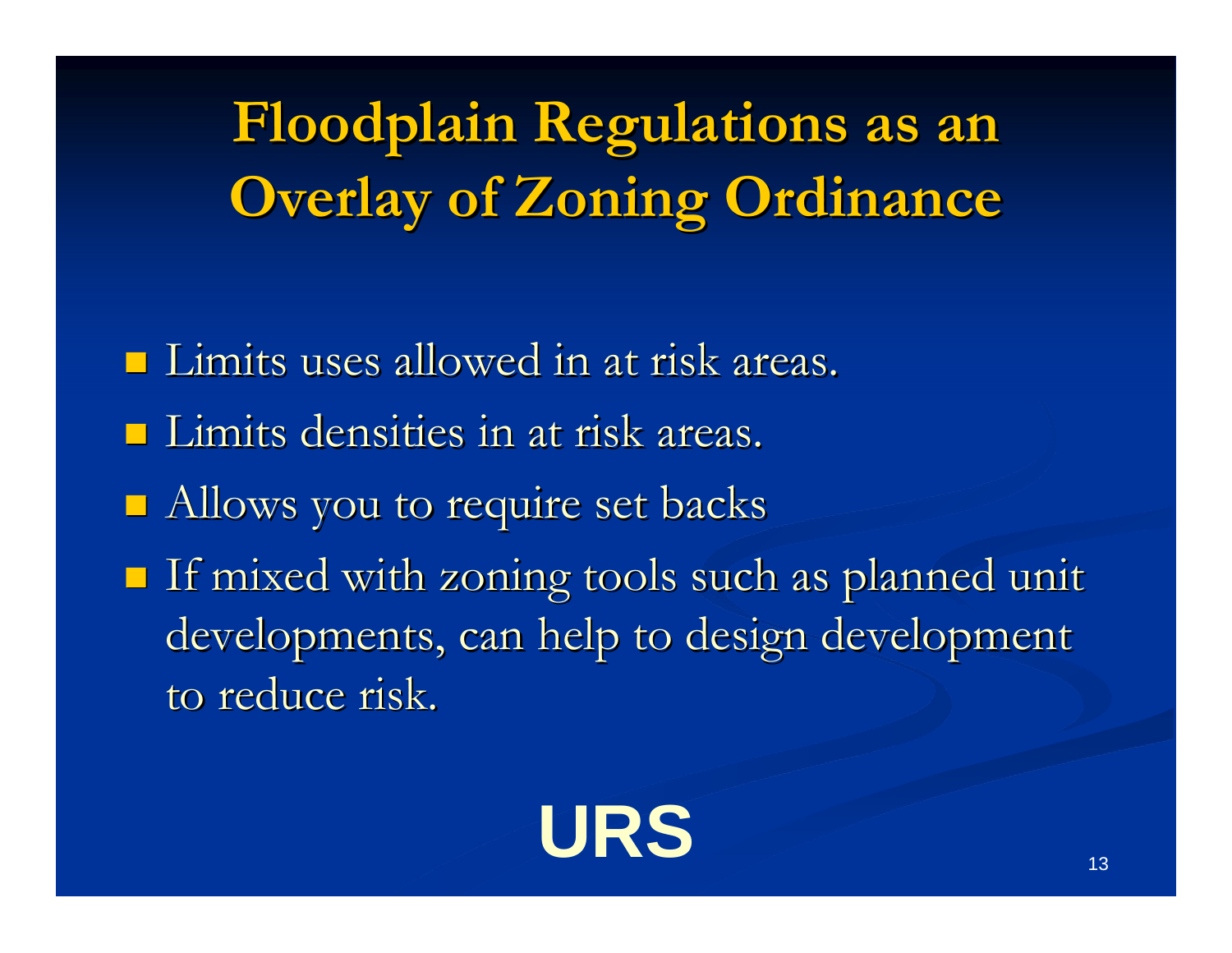### **Add Additional Freeboard(s) to Ordinance Ordinance**

- **Is the Flood of Record higher than the BFE? Is the Flood of Record higher than the BFE?**
- $\Box$ Is upstream development creating greater **run-off?**
- **Nhat is the margin of error if the maps are wrong?**
- **Figure 1** Freeboard should consider amount of risk **for the flood exceeding the BFE and amount for the flood exceeding the BFE and amount**  of risk to life/health/safety/economic well**being.**

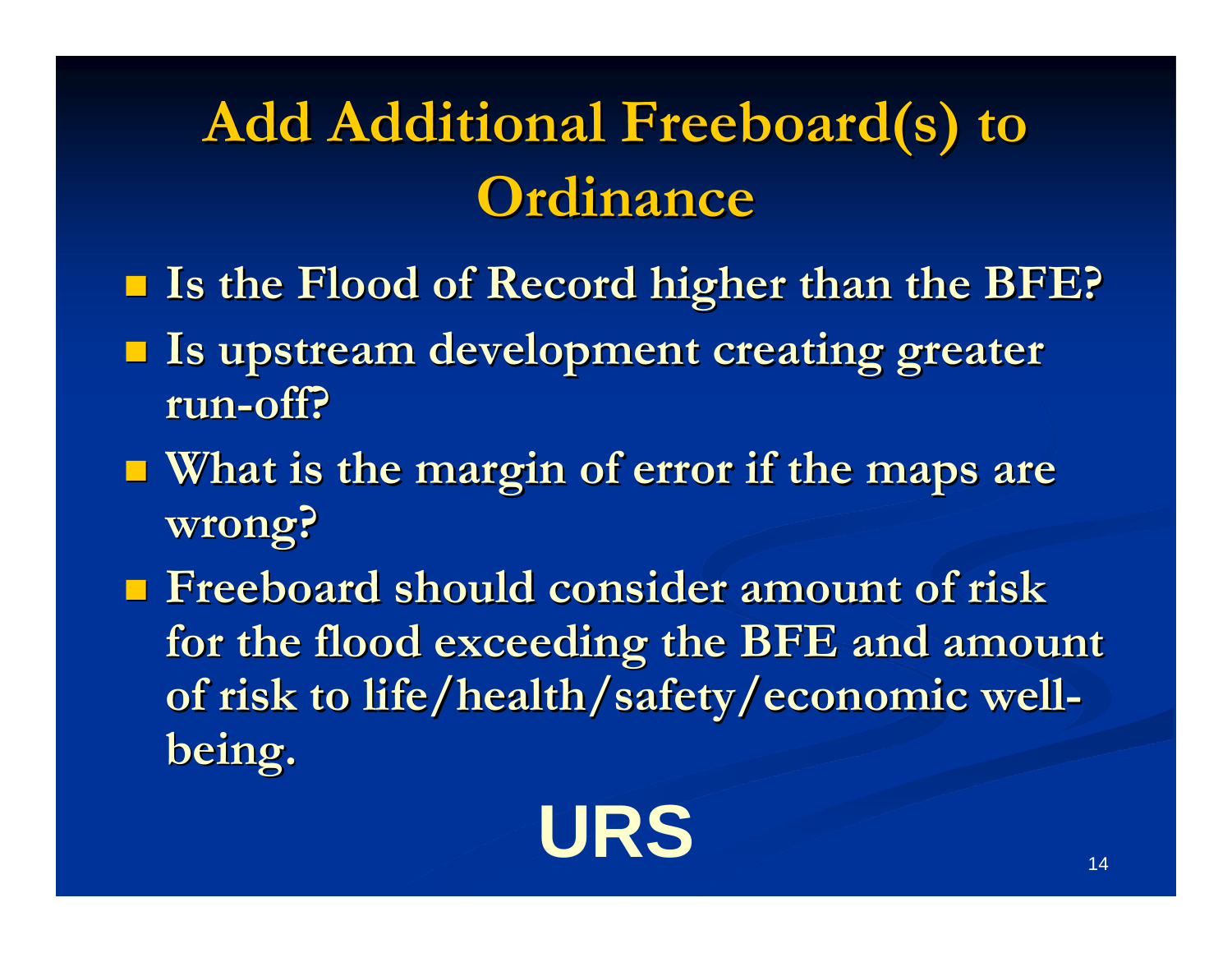### **Add Additional Freeboard(s) to Ordinance Ordinance**

Communities that require additional freeboards:

- Roseville, California +2 Roseville, California +2
- $\blacksquare$  Auburn, Maine +1
- Maricopa County, Arizona +1
- $\blacksquare$  Mecklenburg County, North Carolina +1 to +2
- $\blacksquare$  Central Point, Oregon +1
- Northeastern Illinois (6 Counties) +1 and several counties go to  $+2$  or  $+3$  depending on use

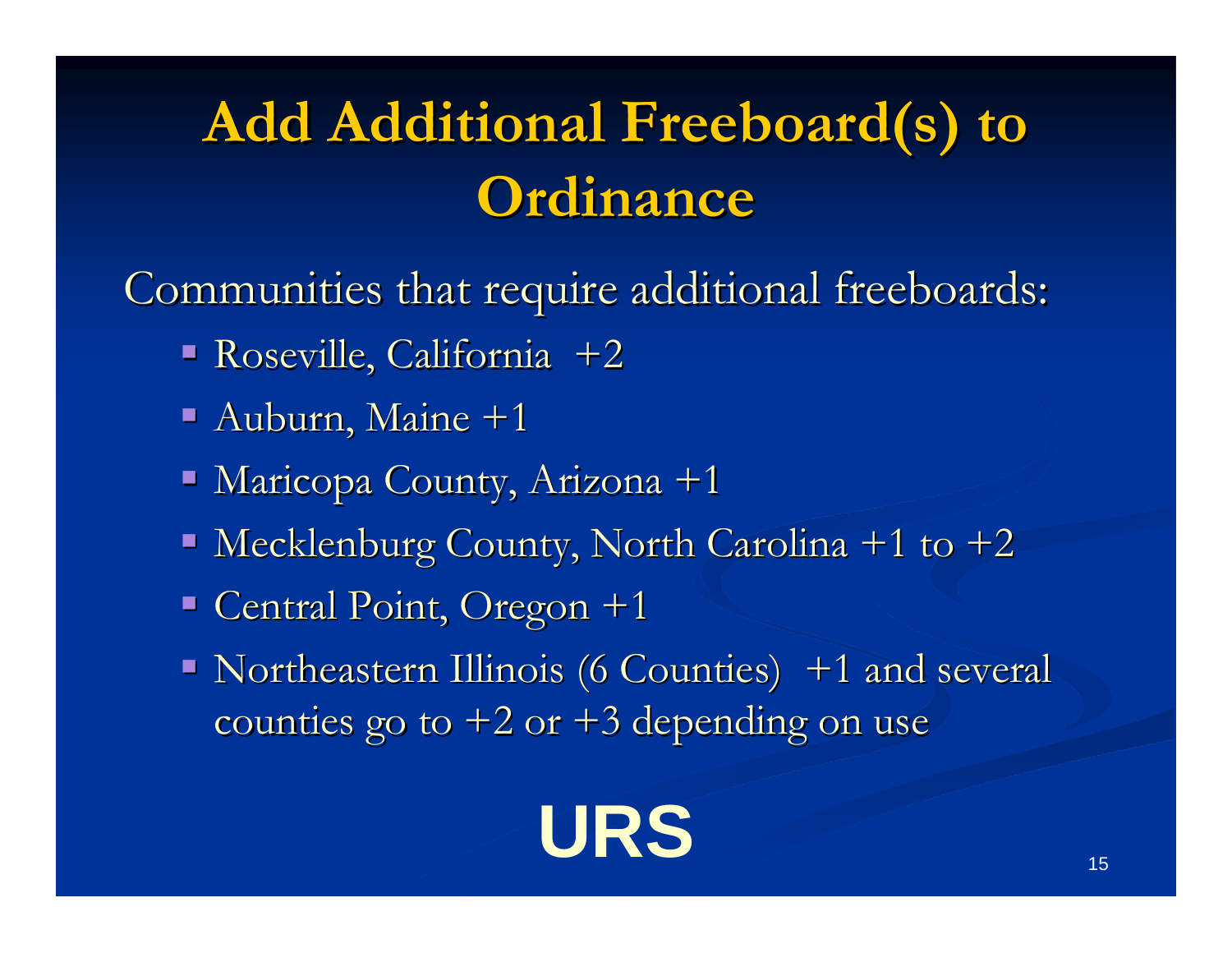#### **Require Setbacks from the Stream**

When streams are at or above flood stage: When streams are at or above flood stage:

- **Does the flood follow the area described on** the map as the floodway and/or floodplain?
- $\blacksquare$  Are there existing structures which block flows and cause increased damage?

Is access to structures blocked by flooding? Is access to structures blocked by flooding?

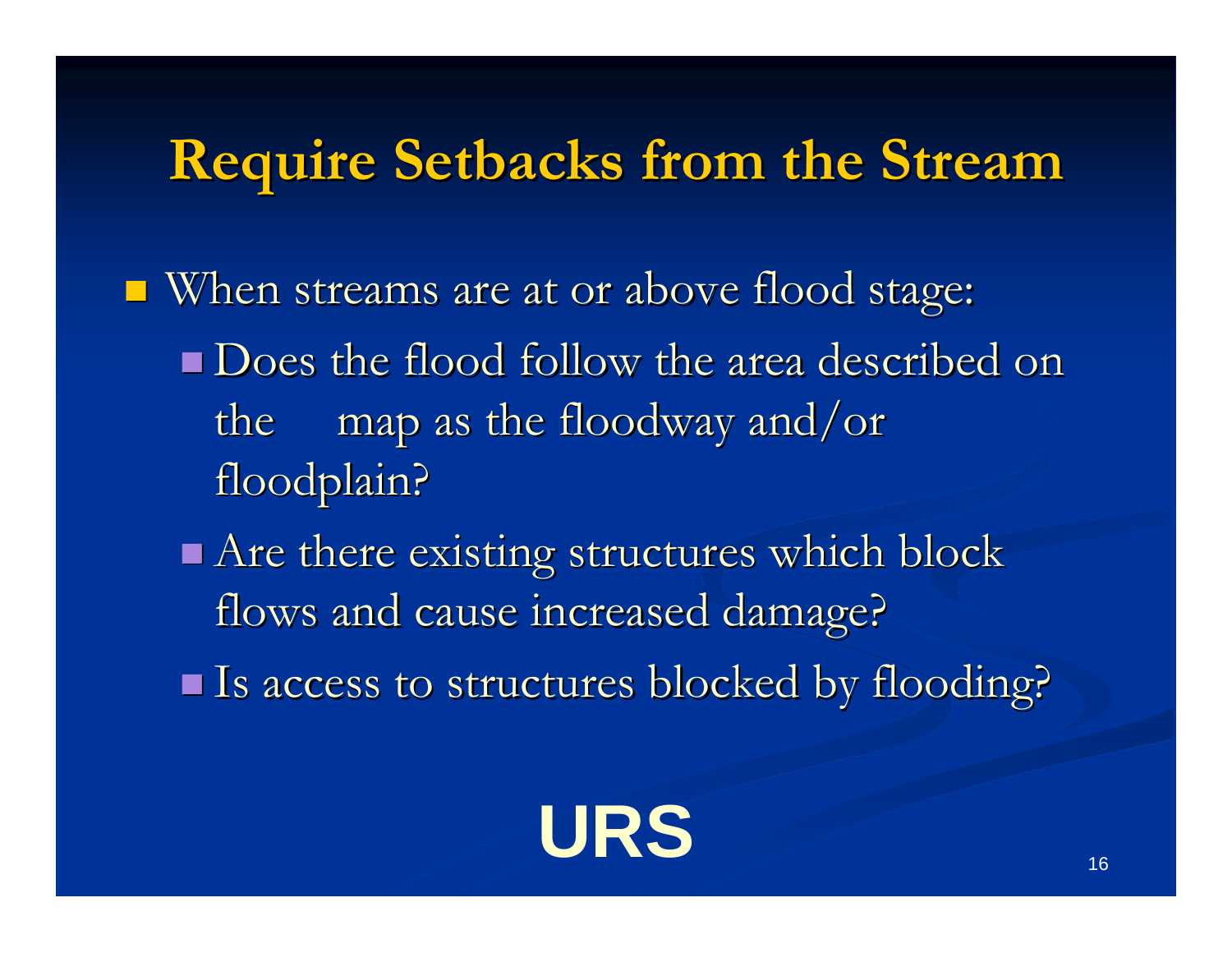#### **Require Setbacks from the Stream**

- $\blacksquare$  Maricopa County , Arizona, requires a setback as an erosion buffer based on either State standards or "Erosion Hazard Zone Delineation and Development Guidelines."
- **Mecklenburg County, North Carolina setback(** buffer zones) are based on the size of the drainage basin. Can vary from 35 feet to  $100+$ feet on each side of stream.

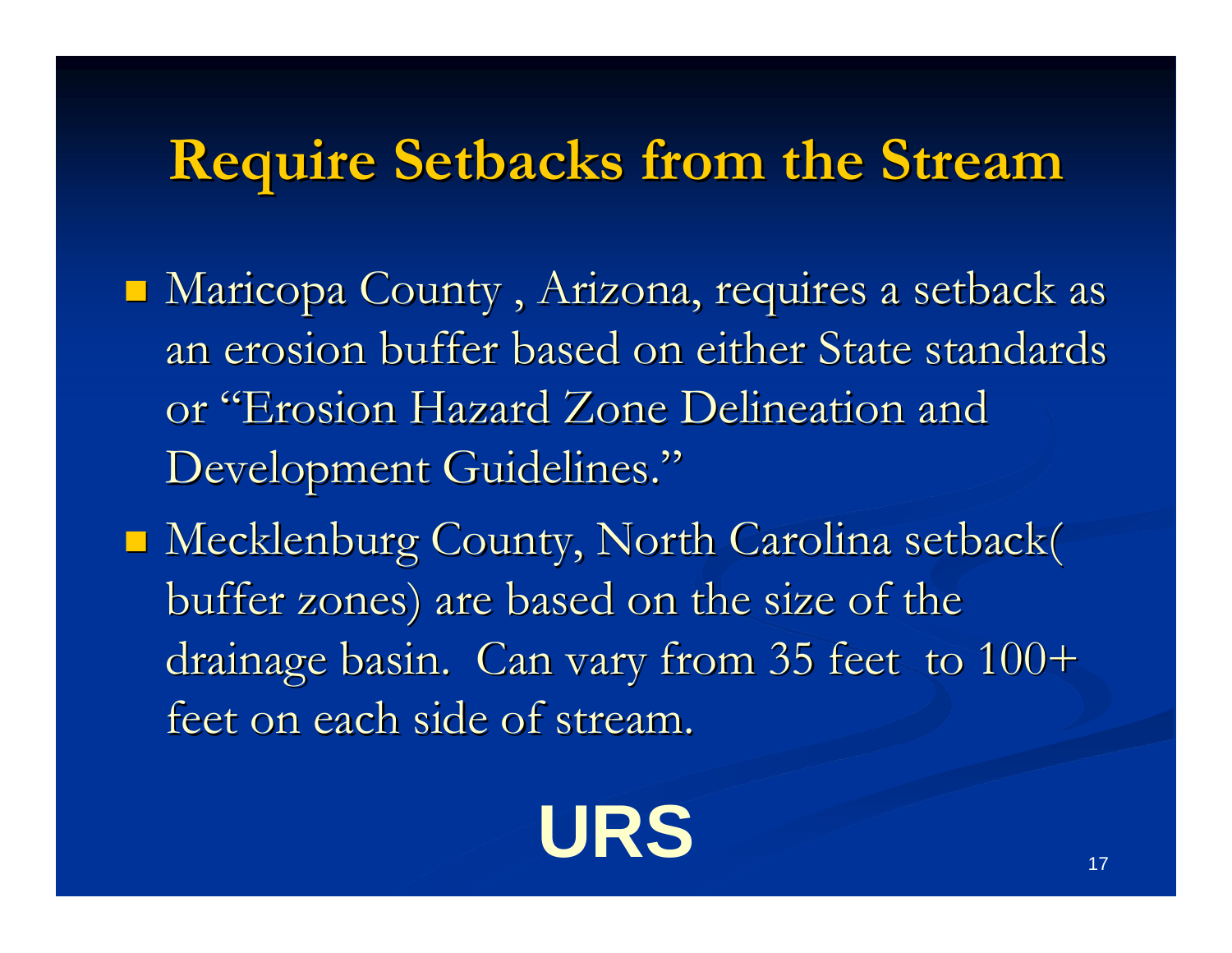#### **Require Setbacks from the Stream**

- $\blacksquare$  If your answer to any of the questions is yes, you may wish to add a setback requirement to your may wish to add a setback requirement to your ordinance.
- $\blacksquare$  Setbacks can be from the center of the stream, the natural channel or the floodway boundary.
- $\blacksquare$  The extent of the setback should be determined by what you want to accomplish.

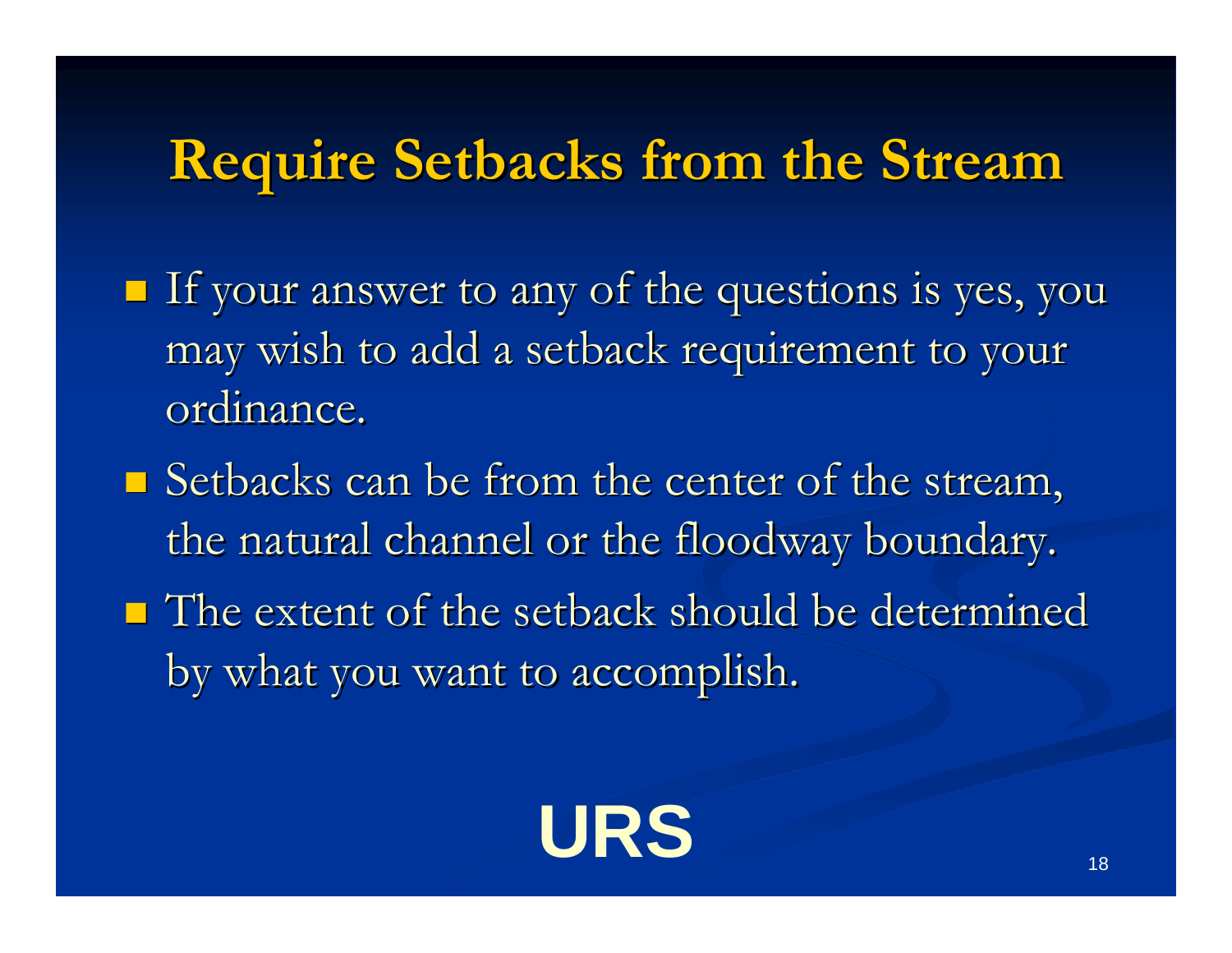## **Open Space Zones**

**Some communities require developers to** dedicate high-risk zones as open space for parks.  $\blacksquare$  Some communities work with environmental groups to buy and preserve open space.  $\blacksquare$  If FEMA purchases flood damaged properties they must be kept in perpetual open space and can be linked with parks and preserves.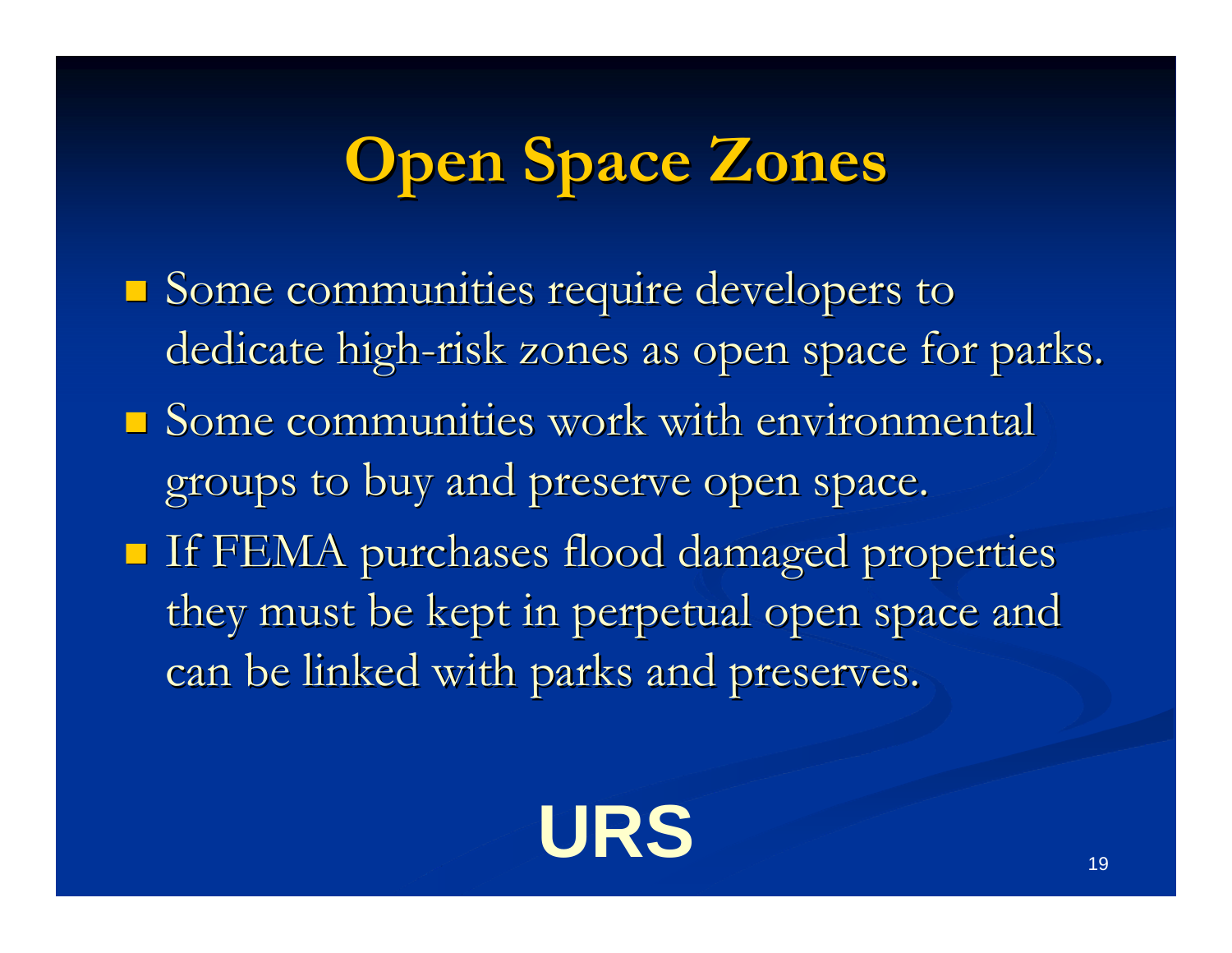## **Open Space Zones Open Space Zones**

 $\blacksquare$  If a community has a recreation section on the comprehensive plan, they can designate areas that should be kept as open space and use their zoning ordinance to guide development away from open space areas.

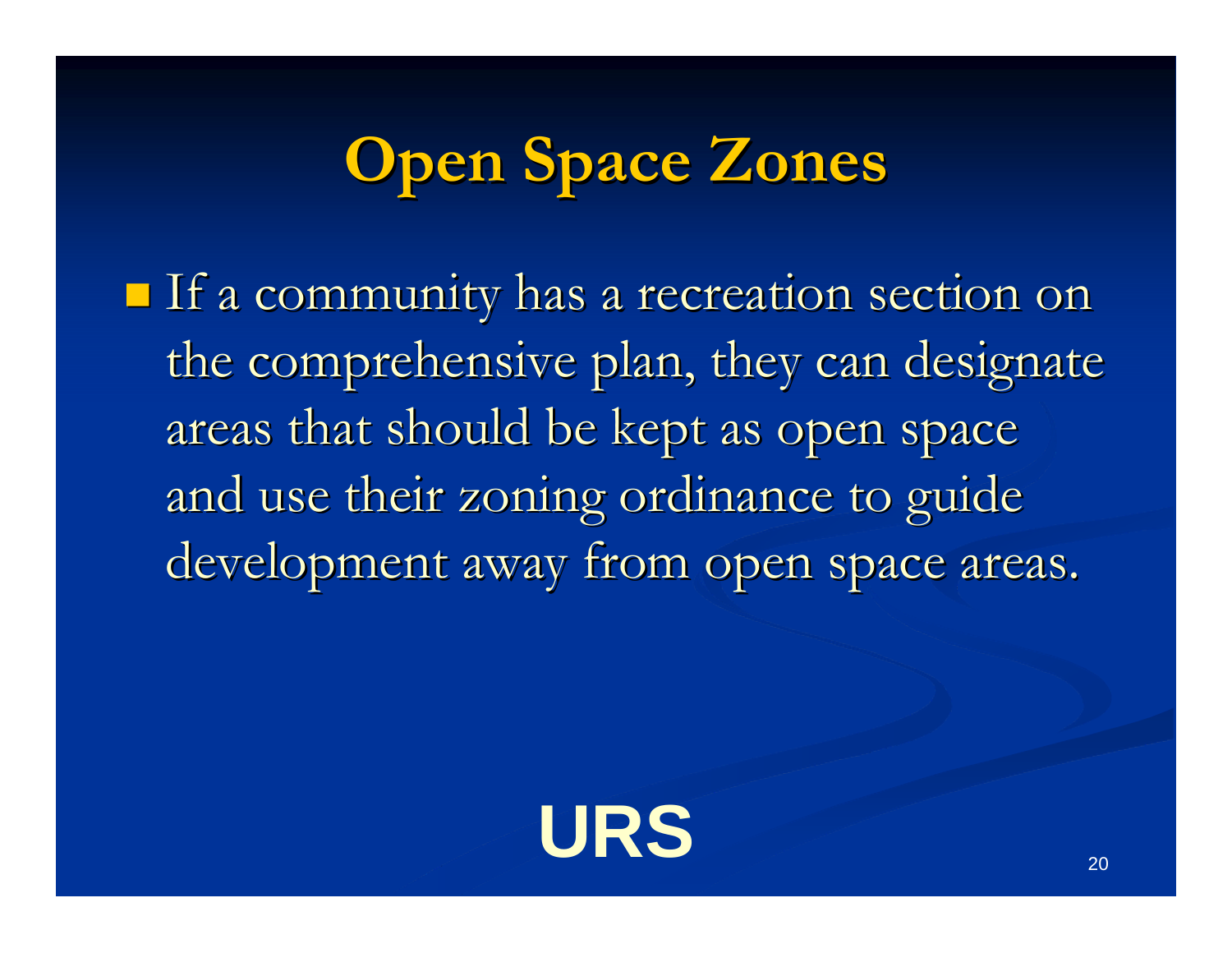When lots are in the floodway fringe, this does not mean that they cannot flood. Density Controls limit the number of structures susceptible to flooding or allows innovative ways to elevate the structures above the base flood elevation.

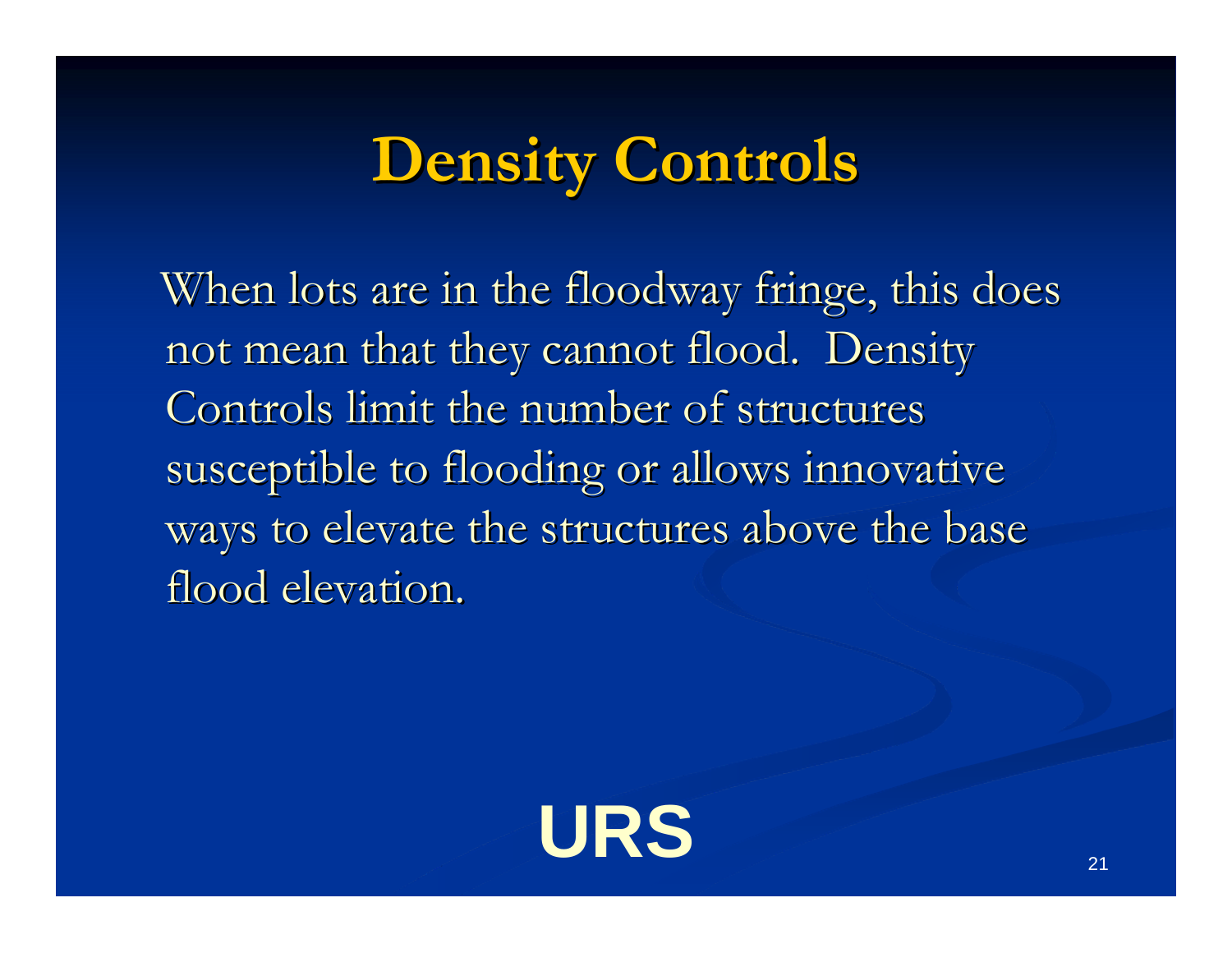With Density Controls, the community can: With Density Controls, the community can:  $\blacksquare$  Reduce the number of structures at risk.  $\blacksquare$  Allow increased use of the placement of fill around individual structures in the flood fringe.

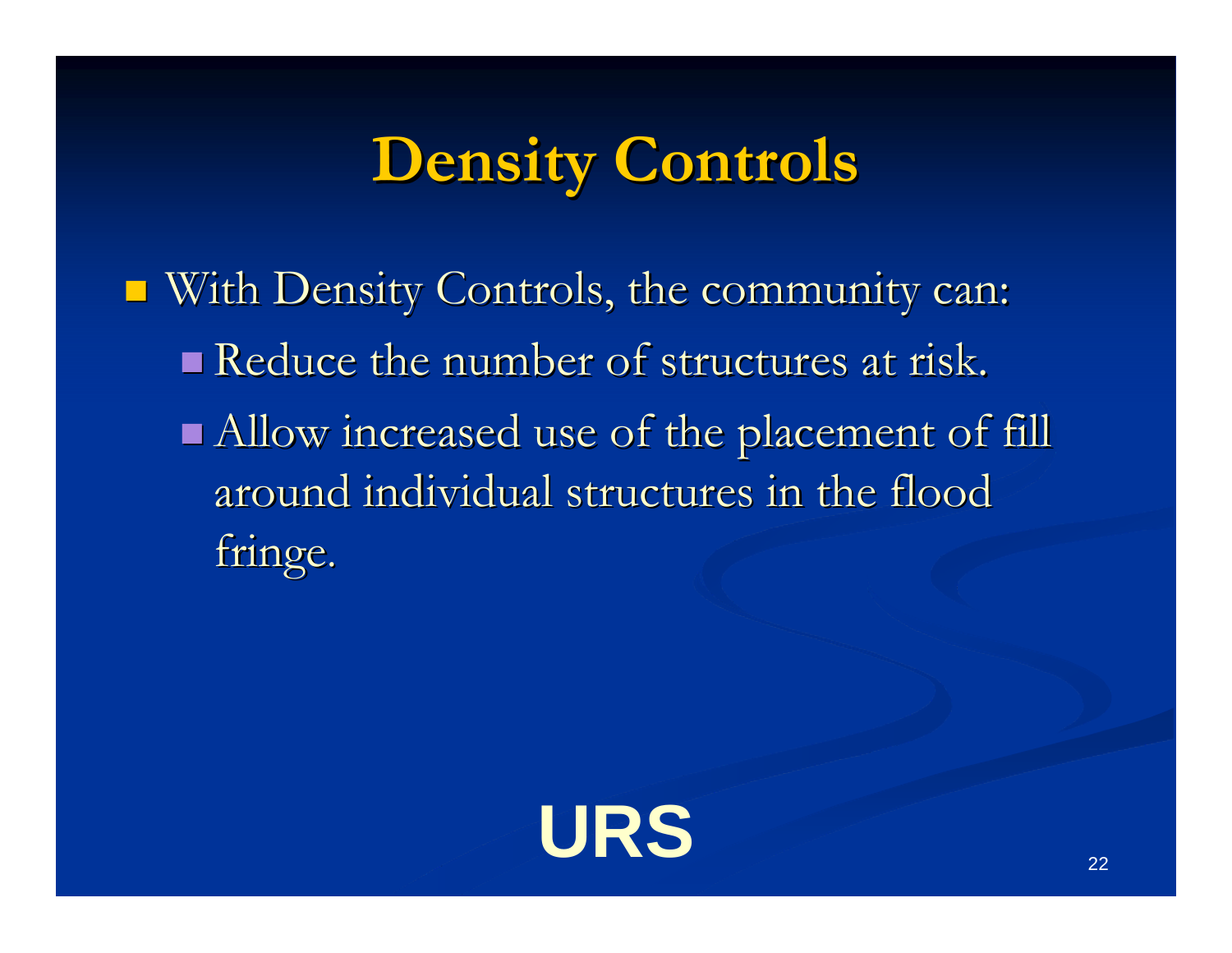- With Density Controls, the community can: With Density Controls, the community can:
	- $\blacksquare$  Require dry-land access for individual structures that would otherwise be protected.
	- $\blacksquare$  Reduce or eliminate the number of structures constructed in the floodplain, while increasing the density outside of the floodplain (on or off site).
	- If Is best used with other regulations (PUD/Subdivision design standards). (PUD/Subdivision design standards).

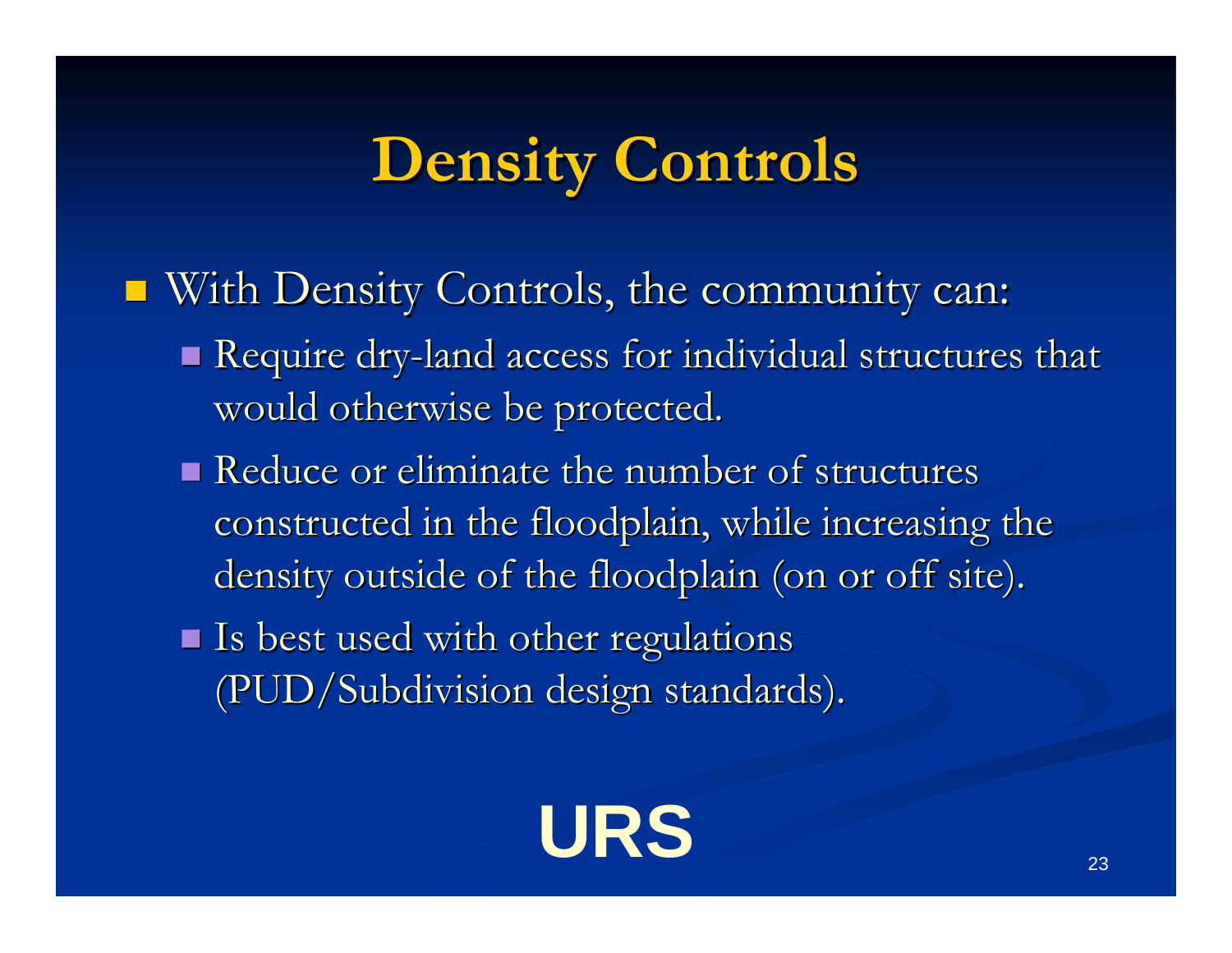**Mecklenburg County, North Carolina,** offers reduction in lot size, reduced **setbacks, relaxation of open space setbacks, relaxation of open space requirements and density bonuses in requirements and density bonuses in return for stream buffers. return for stream buffers.**

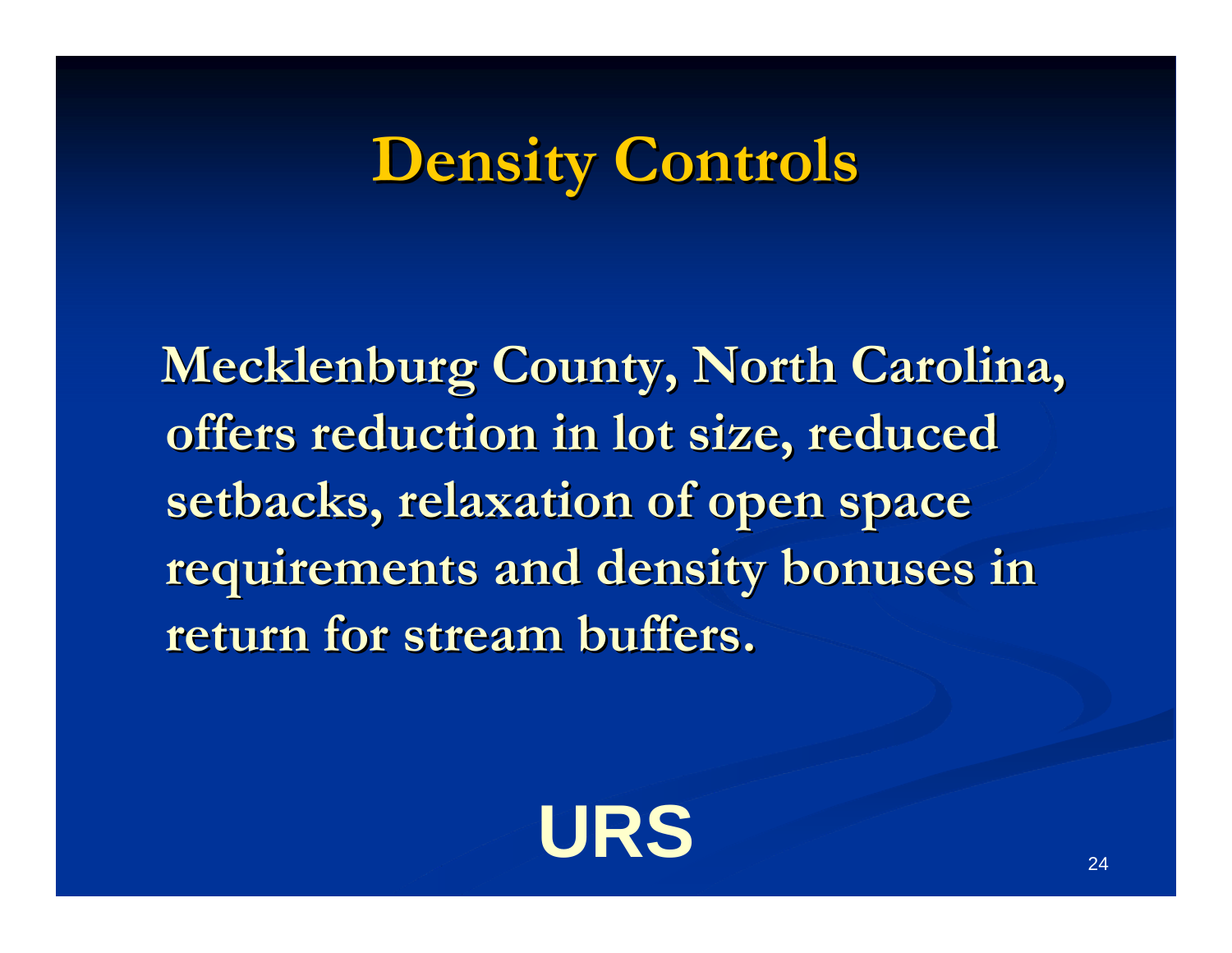**Non-Conforming Use Regulations and Substantial Improvement and Substantial Improvement Regulations Regulations**

**Floodplain ordinances have substantial** damage/substantial improvement regulations. **E** Zoning ordinances have non-conforming use regulations.

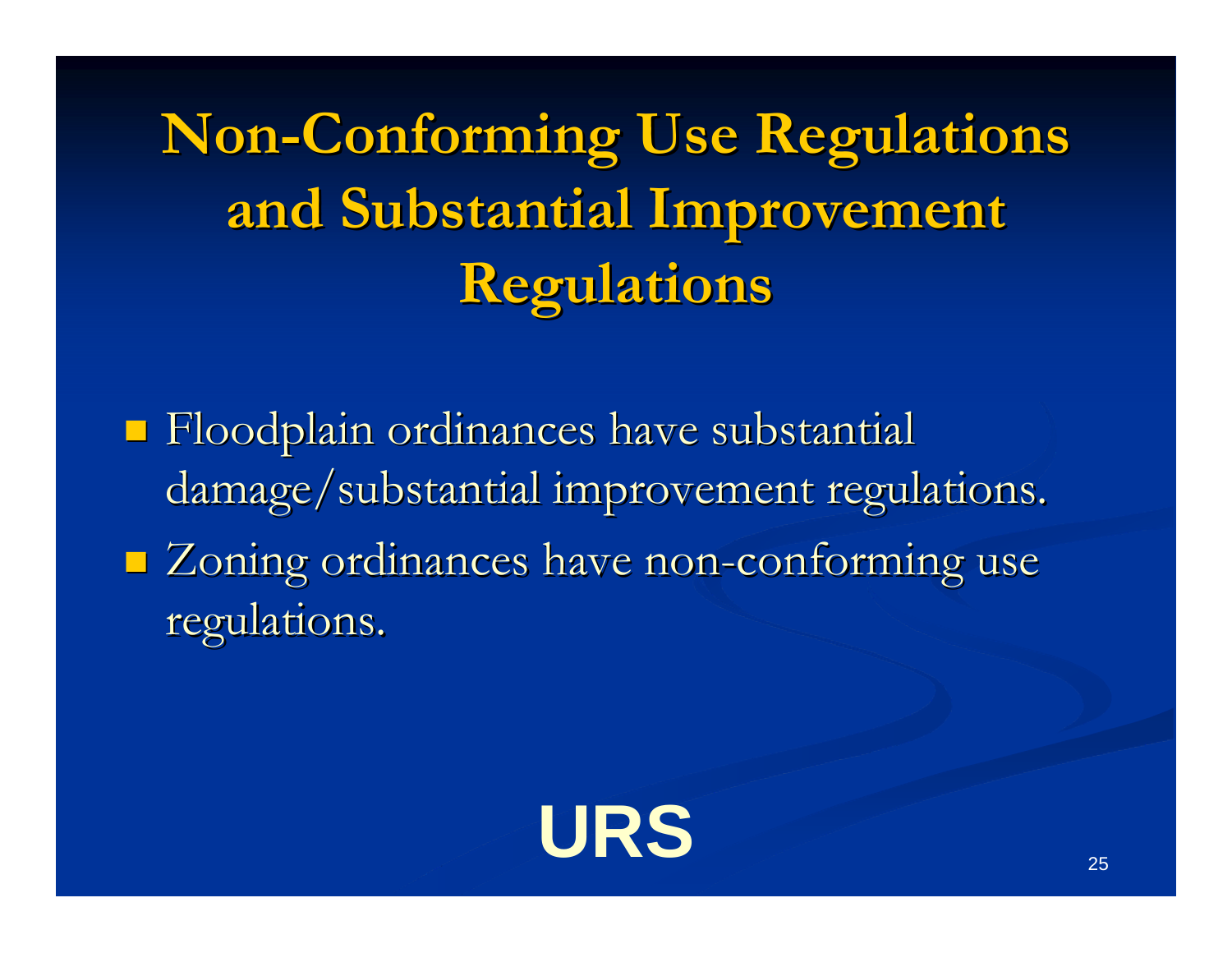**Non-Conforming Use Regulations and Substantial Improvement Regulations Improvement Regulations**

- $\blacksquare$  Non-conforming uses may be structures that aren't used for the intended uses (Ex. a house used as a doctor's office), structures that don't meet current zoning requirements such as lot size, lot coverage requirements, etc.
- $\blacksquare$  When the owner seeks to make changes to the structure, the structure has to be brought into conformance with the zoning ordinance.
- $\blacksquare$  You can use it to reduce risk

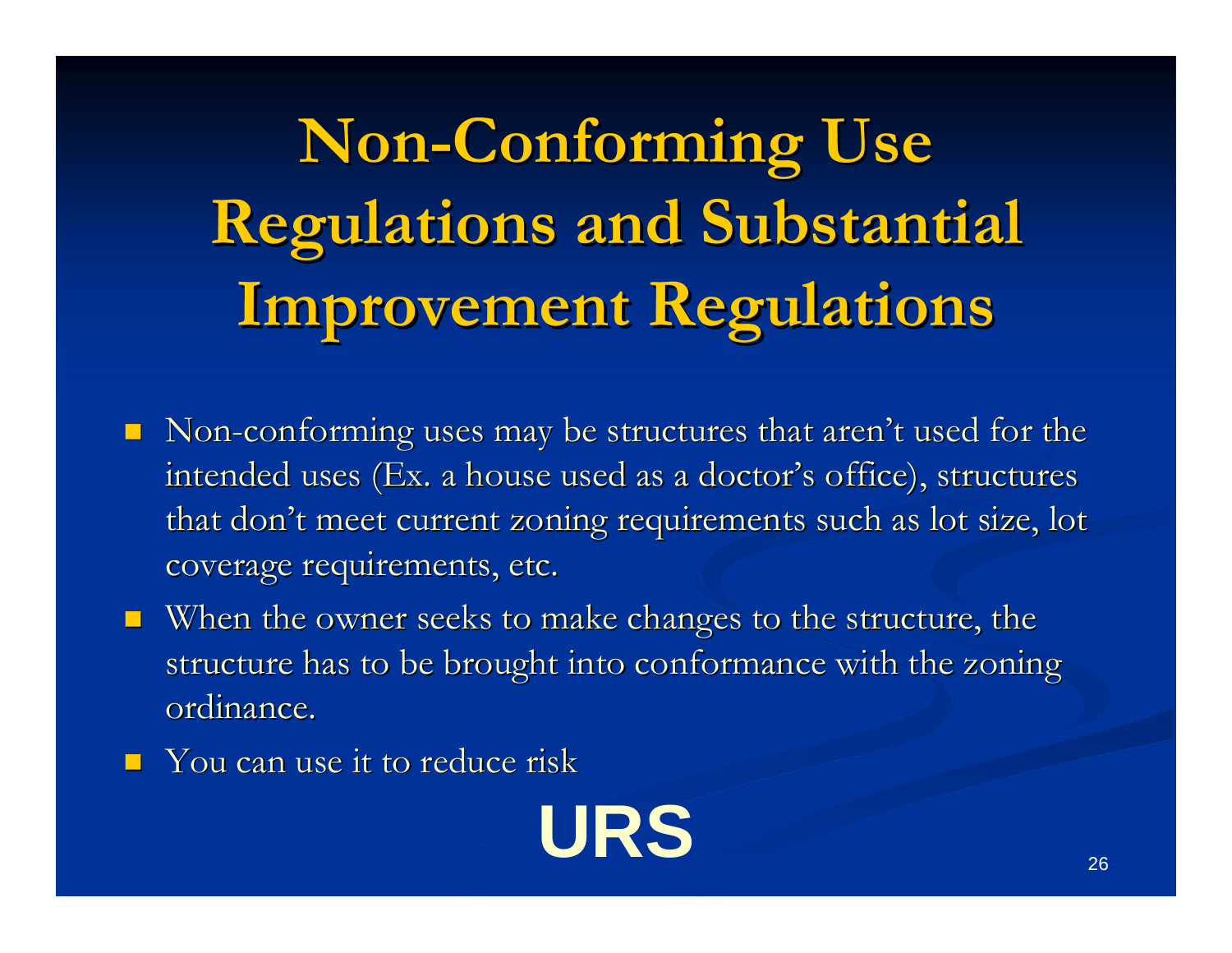### **Limit Floodway Uses Limit Floodway Uses**

 $\blacksquare$  NFIP regulations limit development in the floodway, but does not ban development if structure is elevated and does not cause a rise in the base flood elevation. By limiting uses of the floodway, only uses are allowed that either don't include structures or allow structures that will only suffer limited damage.

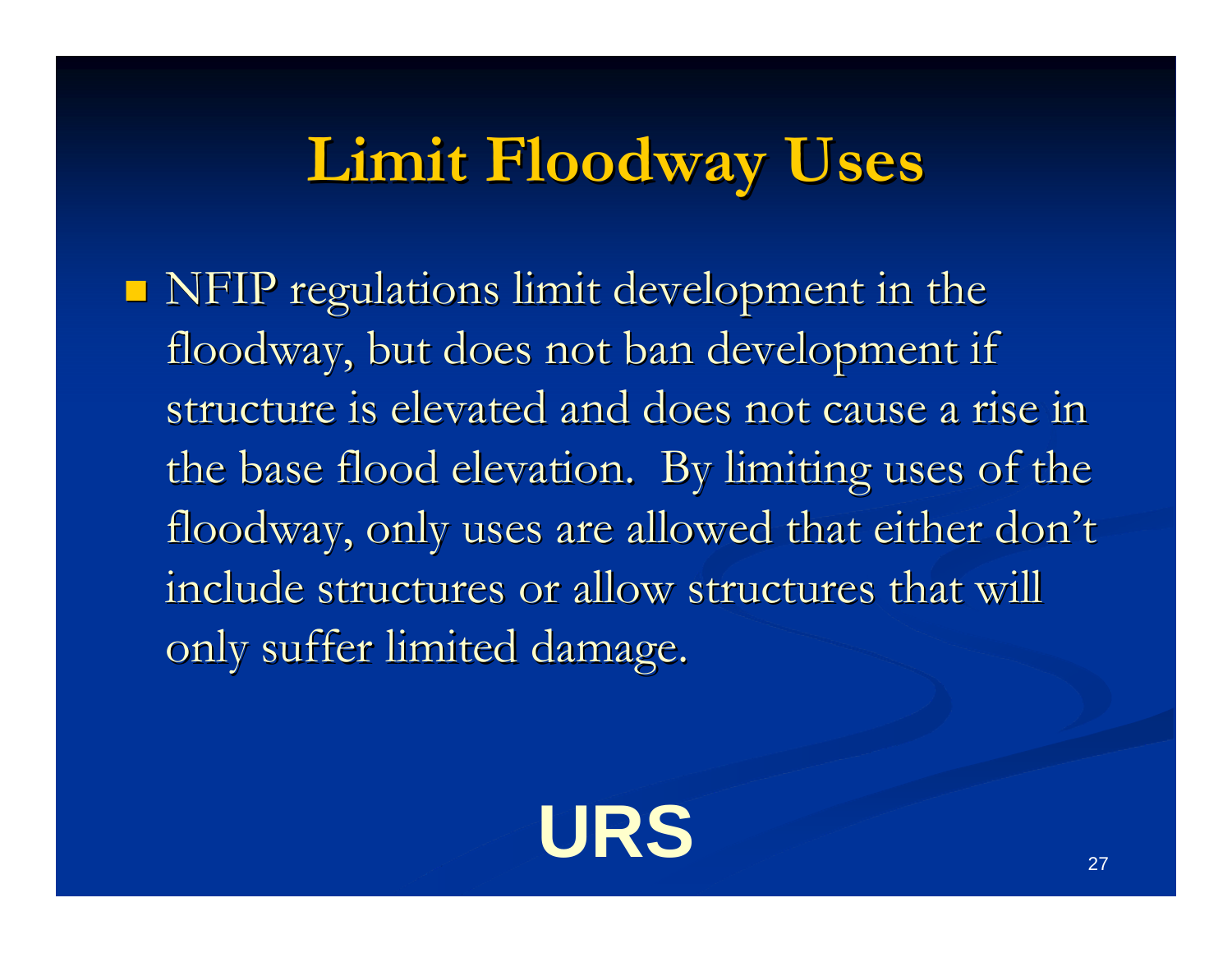### **Limit Floodway Uses Limit Floodway Uses**

- $\blacksquare$  Racine, Wisconsin trails, scenic areas, fish hatcheries, farms, orchards, bait shops, marina sales, resorts
- Roseville, California non habitable structures, kennels and stables, storage yards, railroads, streets, bridges, marinas and wharves, extraction sites, car lots, transient amusement enterprises.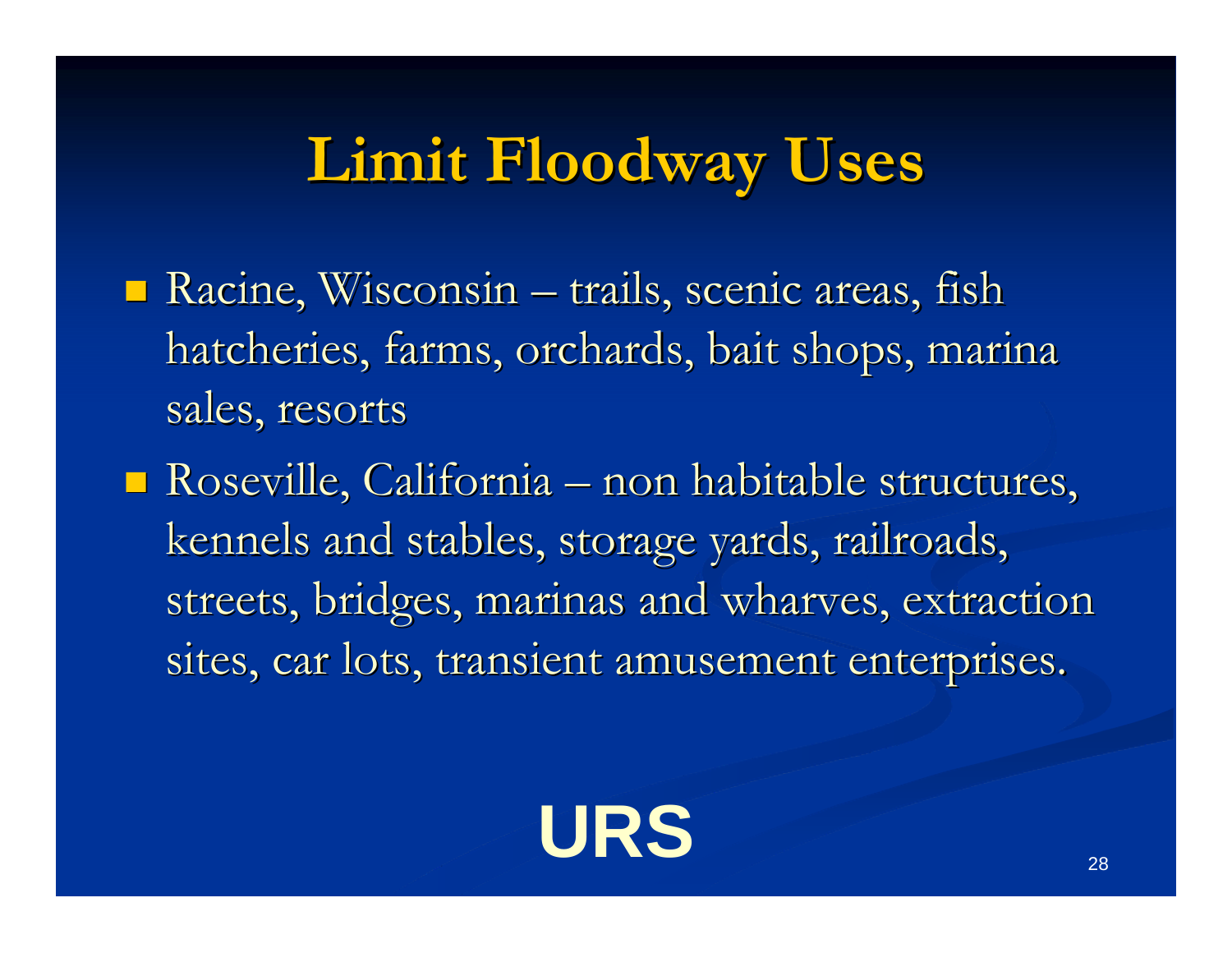### **Limit Floodway Uses Limit Floodway Uses**

- $\blacksquare$  Maricopa County, Arizona recreational uses, stockyards and corrals, marinas, extraction uses (sand and gravel), drive-in theaters.
- $\blacksquare$  Northeastern Illinois Model flood control structures, structures requiring access to water, underground and overhead utilities, outfalls, recreation facilities, detached garages, storage sheds, and other non-habitable structures.

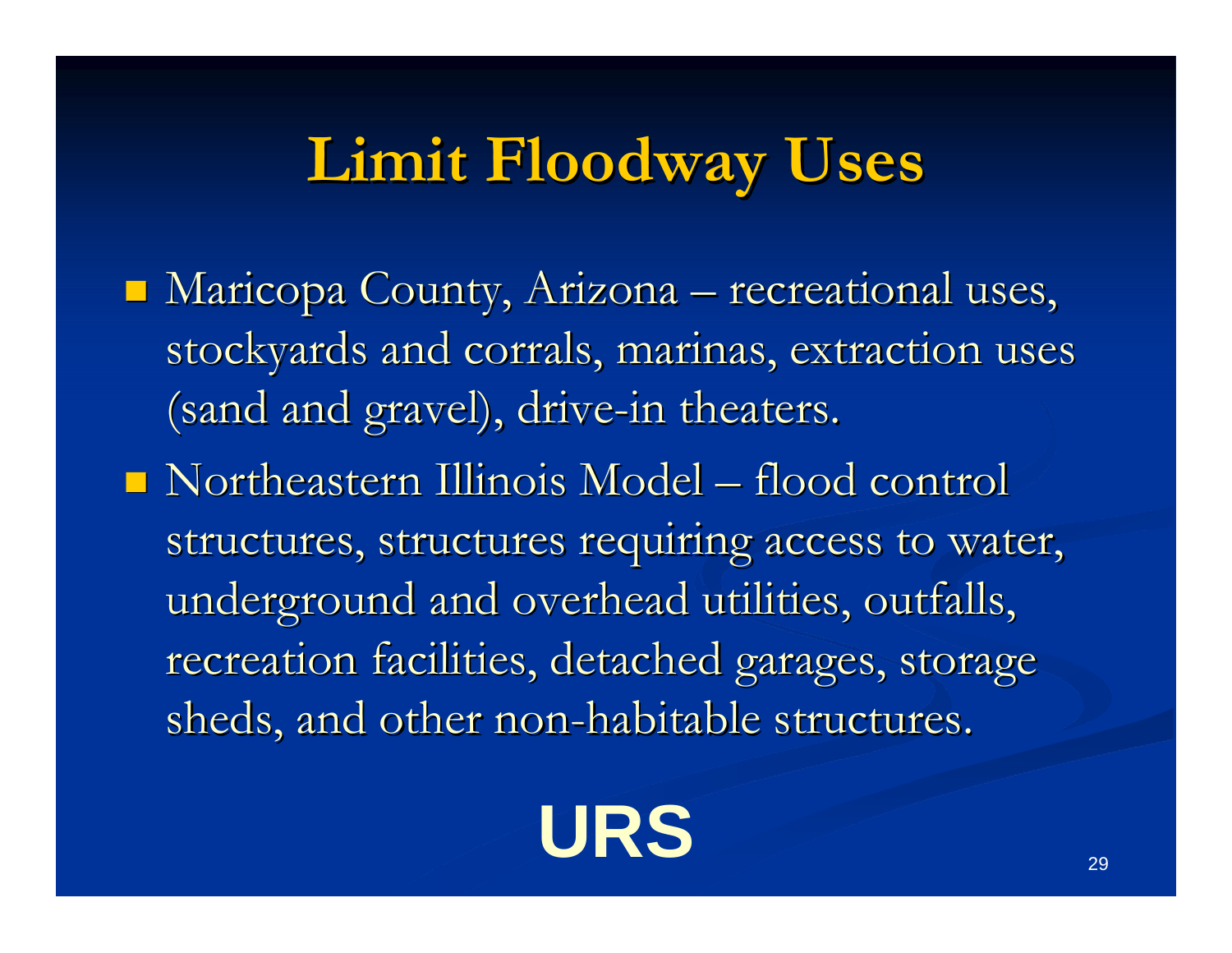**Restrict the Amount of Rise that Development Can Cause Development Can Cause** ■ Racine, WI; Roseville, CA; Exeter, NH; Auburn, ME; Maricopa County, AZ; Mecklenburg County, NC; Central Point, OR; and Northeastern Illinois all have essentially no rise ordinances.

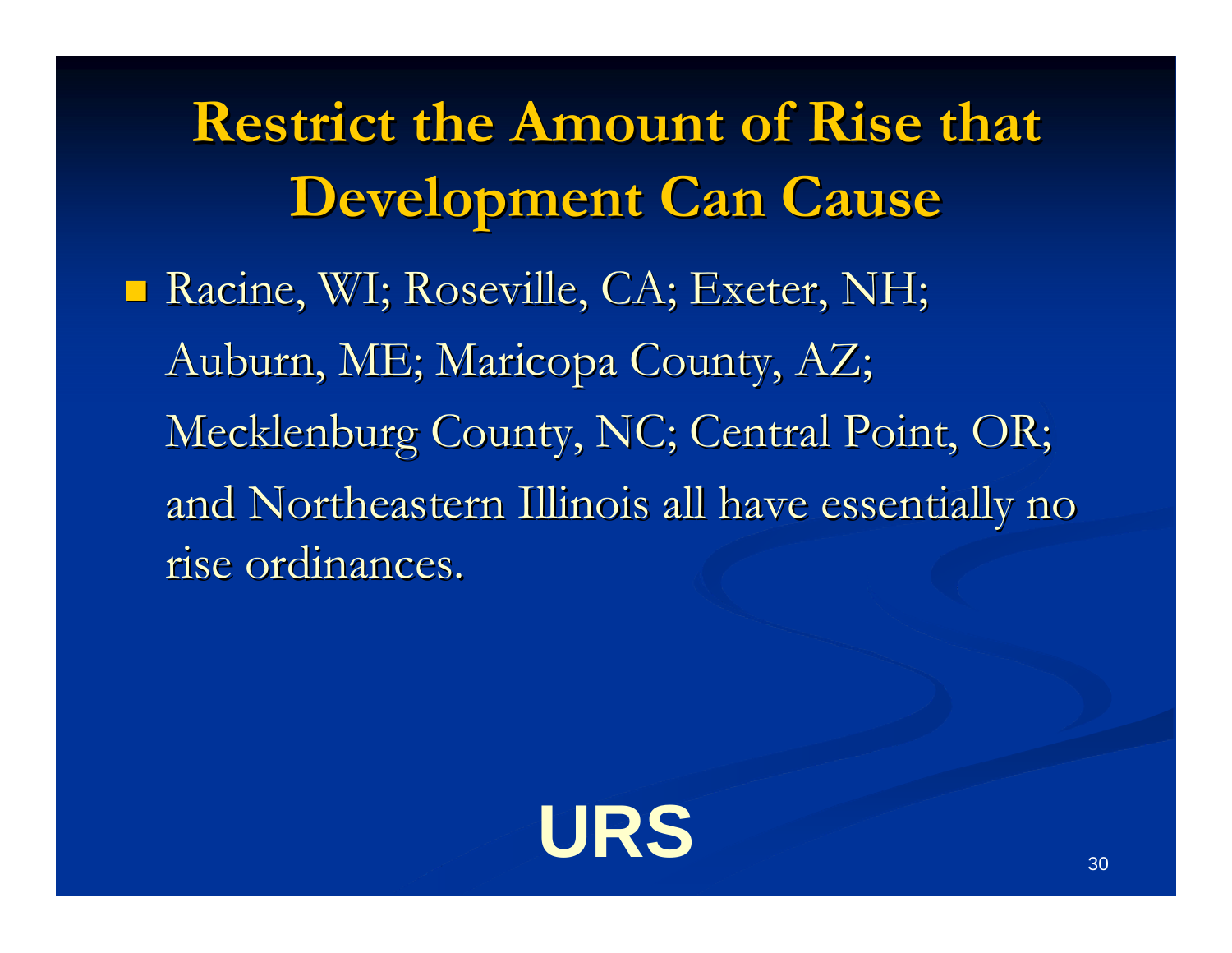#### **Add Incentives Add Incentives for Developers for Developers**

 $\blacksquare$  When areas are at a higher risk to be flooded or at a high risk for devastating floods, Incentives can be used to encourage developers not to develop those areas and to develop other locations. Incentives the same as density bonuses, but off-site.

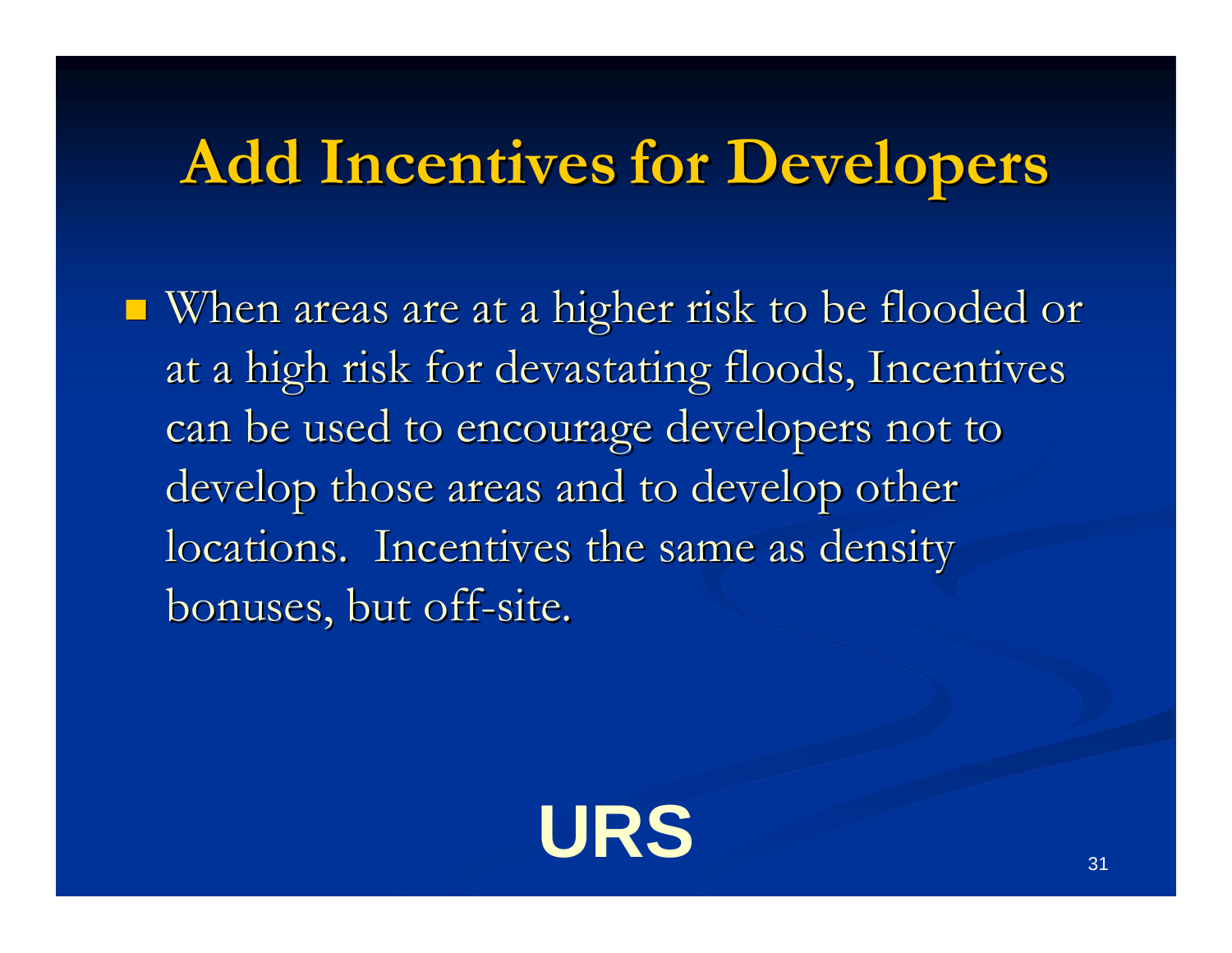### **Add Incentives Add Incentives for Developers for Developers**

 $\blacksquare$  Use incentives to reduce risk:

- Reducing the required lot sizes on the parcel outside of the floodplain
- $\blacksquare$  Increasing the densities that are allowed in the lots outside of the floodplain
- Reduce required setbacks for the lots outside of the floodplain
- $\blacksquare$  Give the developer credit for the land left undeveloped against open space requirements.

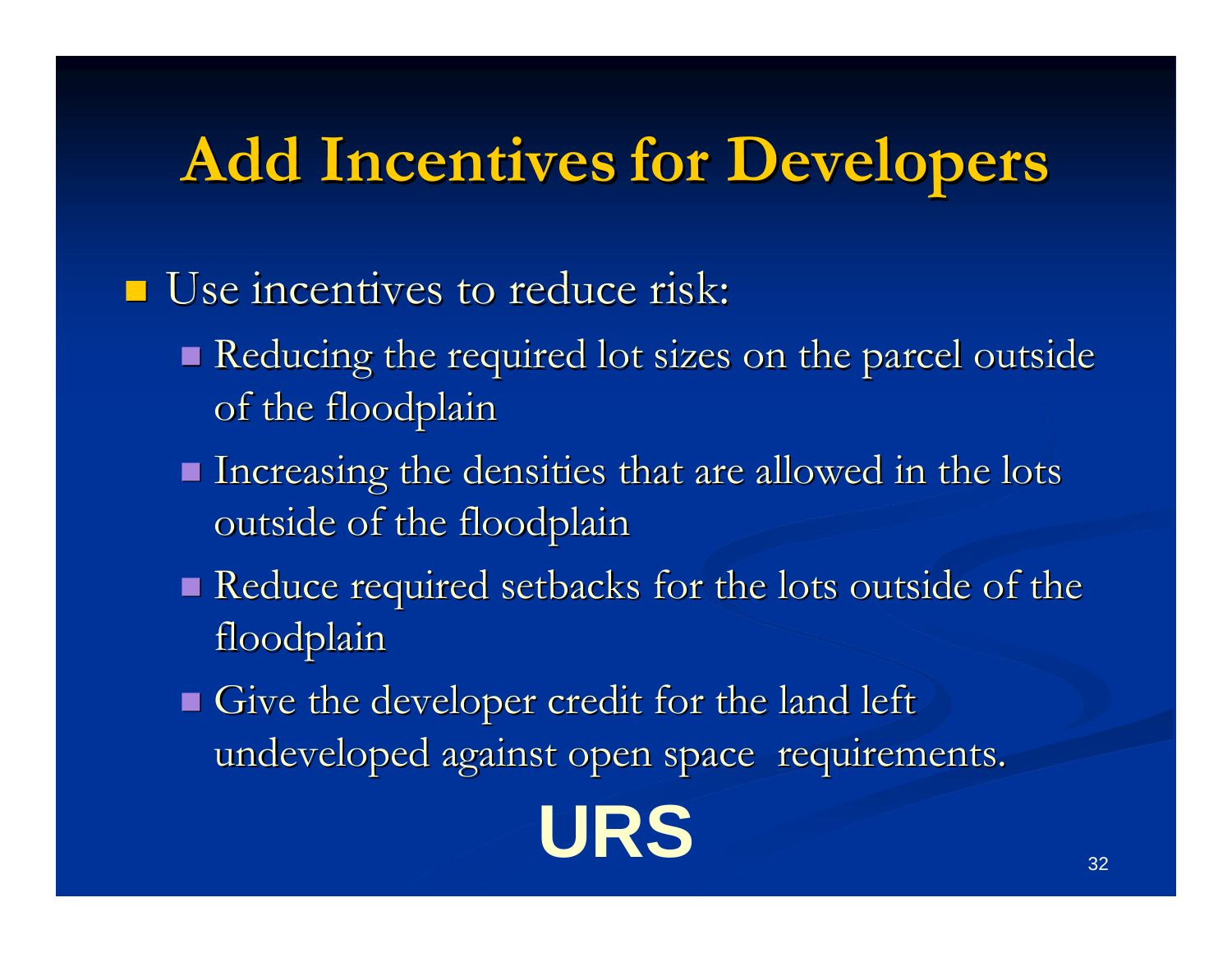**When Considering Modifying Your Zoning Ordinance Your Zoning Ordinance**

 $\blacksquare$  **Check your State Enabling Legislation** for Zoning to see what is allowed. Use your jurisdictions attorney.

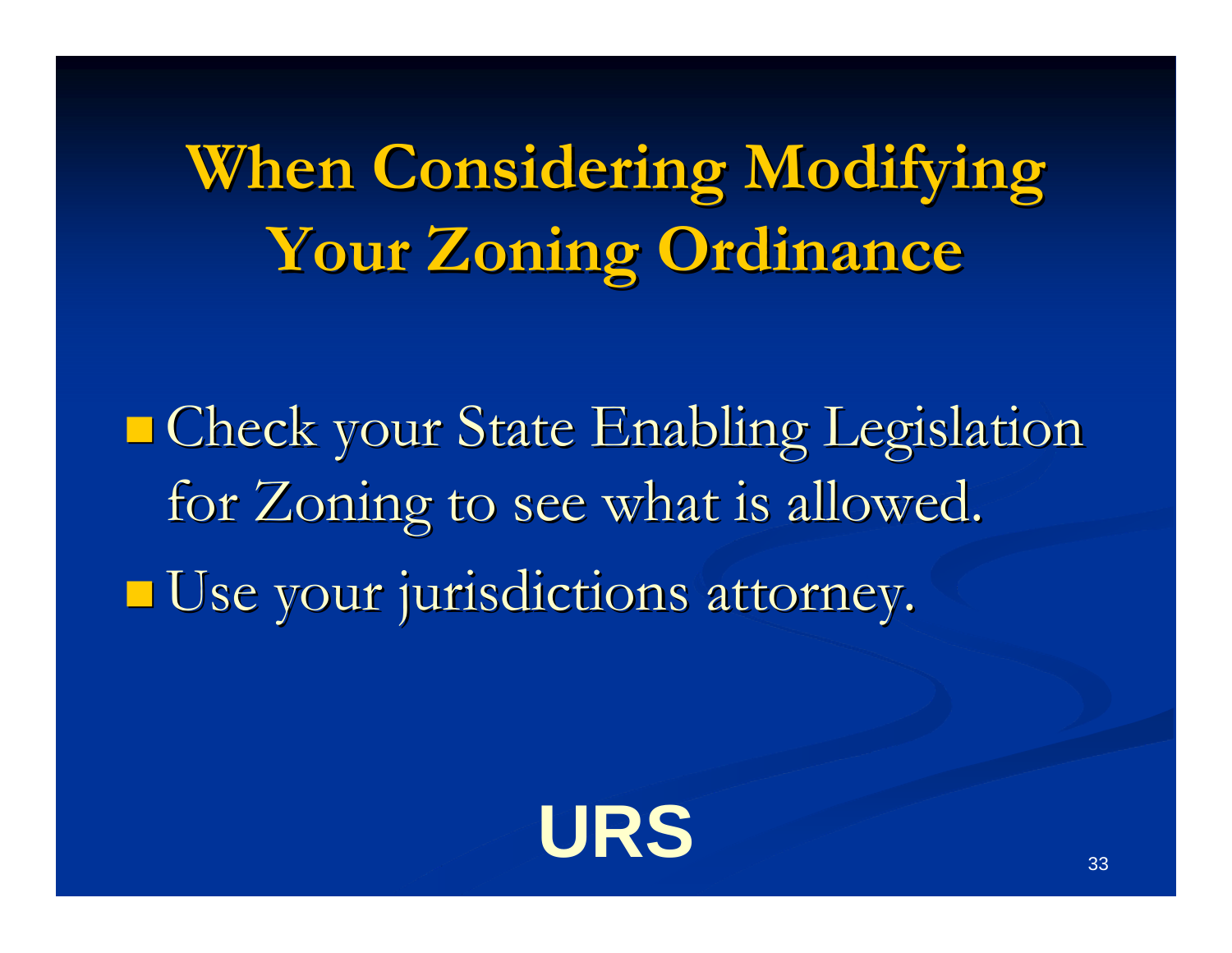**For those communities For those communities participating in CRS participating in CRS**

**These zoning ordinances can These zoning ordinances can qualify you for extra credits. qualify you for extra credits.** 



URS SALL STRAIN STRAIN STRAIN STRAIN